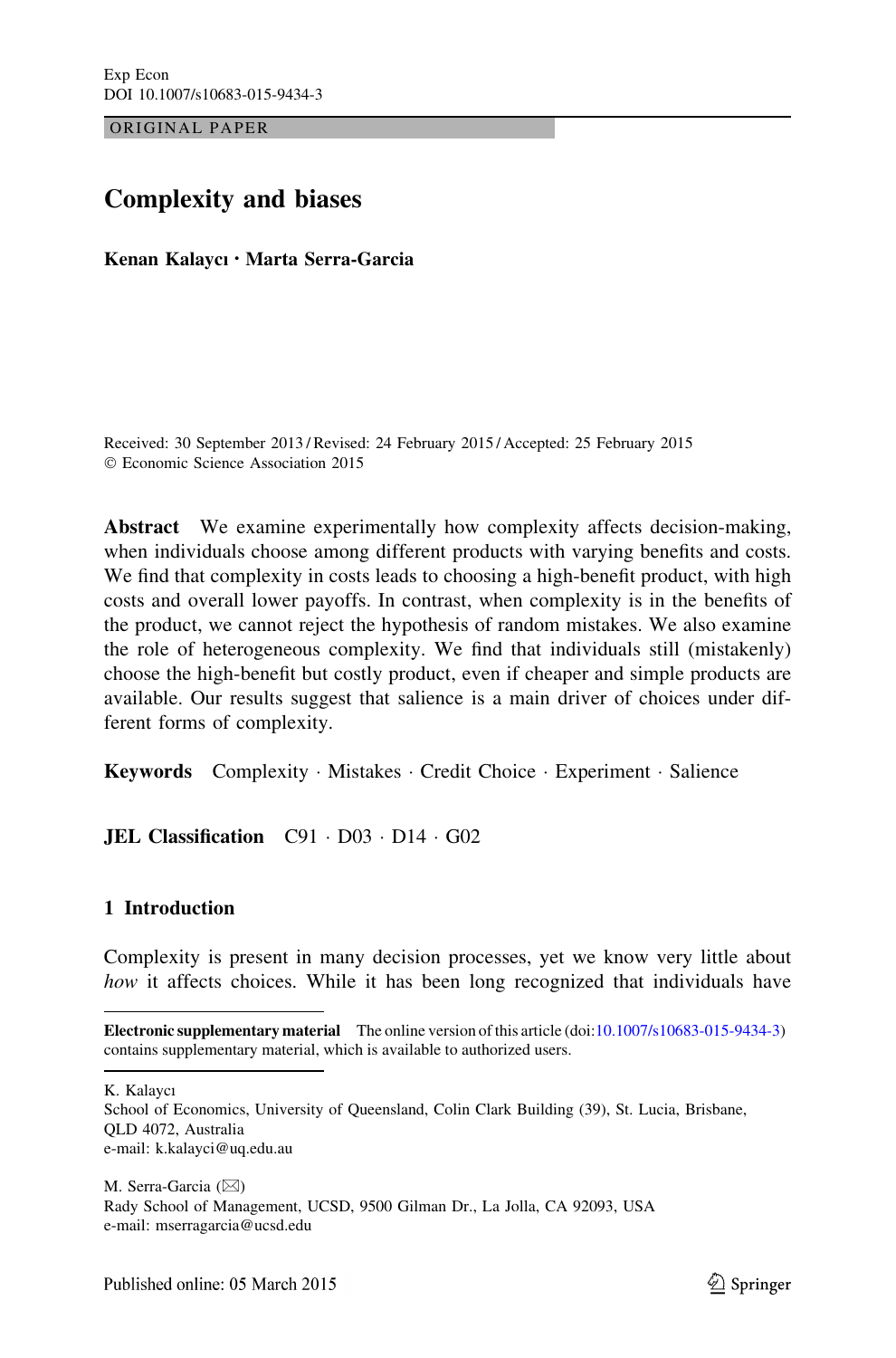limited cognitive resources that may lead to mistakes in decision-making (Simon [1957\)](#page-19-0), the question remains: what kind of mistakes does complexity cause? What guides individuals' choices in complex environments?

One of many complex environments is financial decision-making. Consumer financial choices are often overwhelmingly complex (Campbell [2006\)](#page-18-0). Even small financial transactions, such as consumer loans, can be complicated and are usually characterized by several types of fees and bonuses that differ across providers. Not surprisingly, the complexity of products in financial markets has generated substantial concern among policy makers (e.g., OECD [2005\)](#page-19-0). Such concerns about complexity are especially warranted for credit products, as mistakes can lead individuals into harmful debt spirals (Lusardi and Tufano [2009\)](#page-19-0).

Despite the concern of policy makers, the standard approach to decision making does not take complexity into account. Recent behavioral models of decisionmaking, however, suggest different effects of complexity. One approach is to assume that complexity increases the number of random mistakes. Carlin [\(2009](#page-18-0)) uses such an approach to model complexity and competition in financial markets, showing that as competition increases, complexity may increase as well. On the other hand, Gabaix and Laibson [\(2006](#page-18-0)), among others, suggest that when products have immediate benefits but future and complex costs, complexity may lead to more myopic choices, i.e. based solely on benefits. More recently, models of salience (Bordalo et al.  $2013$ ; Köszegi and Szeidl  $2013$ ), posit that individuals tend to focus on the most salient attributes, often simpler ones, when choosing among products.<sup>1</sup>

Our experiment explores how decision-making changes with different forms of arithmetic complexity. We examine decision making among three products, each of which has a benefit level and offers three different costs. In particular, there is a highbenefit product, with high costs; a medium-benefit product, with lower costs and the highest net payoff; and a low-benefit product, again with low costs, but lower net payoff than the medium-benefit product. Individuals first choose a product, having all information available, and then choose among the costs available. Such stylized environment aims to capture features of some credit decisions, e.g. choosing among loan offers or among credit cards, where credit amounts are made available and may be repaid in different ways, subject to different fees.

We conduct two types of experimental sessions, A sessions and B sessions. In A sessions all products have either complex benefits or costs, or are simple in both dimensions. When costs are complex, the fees of a product are presented as the sum of a standard fee, a percentage fee on benefit and a bonus. When they are simple, they are presented as a single number. Throughout the experiment, we vary the labels and position on the screen of each product.

When all products are simple in both benefits and costs, most subjects choose the medium-benefit product (84 %). Interestingly, there is a small bias toward the highbenefit product (11 %), with the low-benefit product getting chosen in less than 6 % of the time. When complexity in benefits is introduced, we find that mistakes increase relative to a simple environment, but we cannot reject that the increase in choices towards the high-benefit product—now chosen  $23\%$  of the time—is

<sup>&</sup>lt;sup>1</sup> Another related theory of complexity and inattention is, e.g., thinking aversion (Ortoleva [2013](#page-19-0)).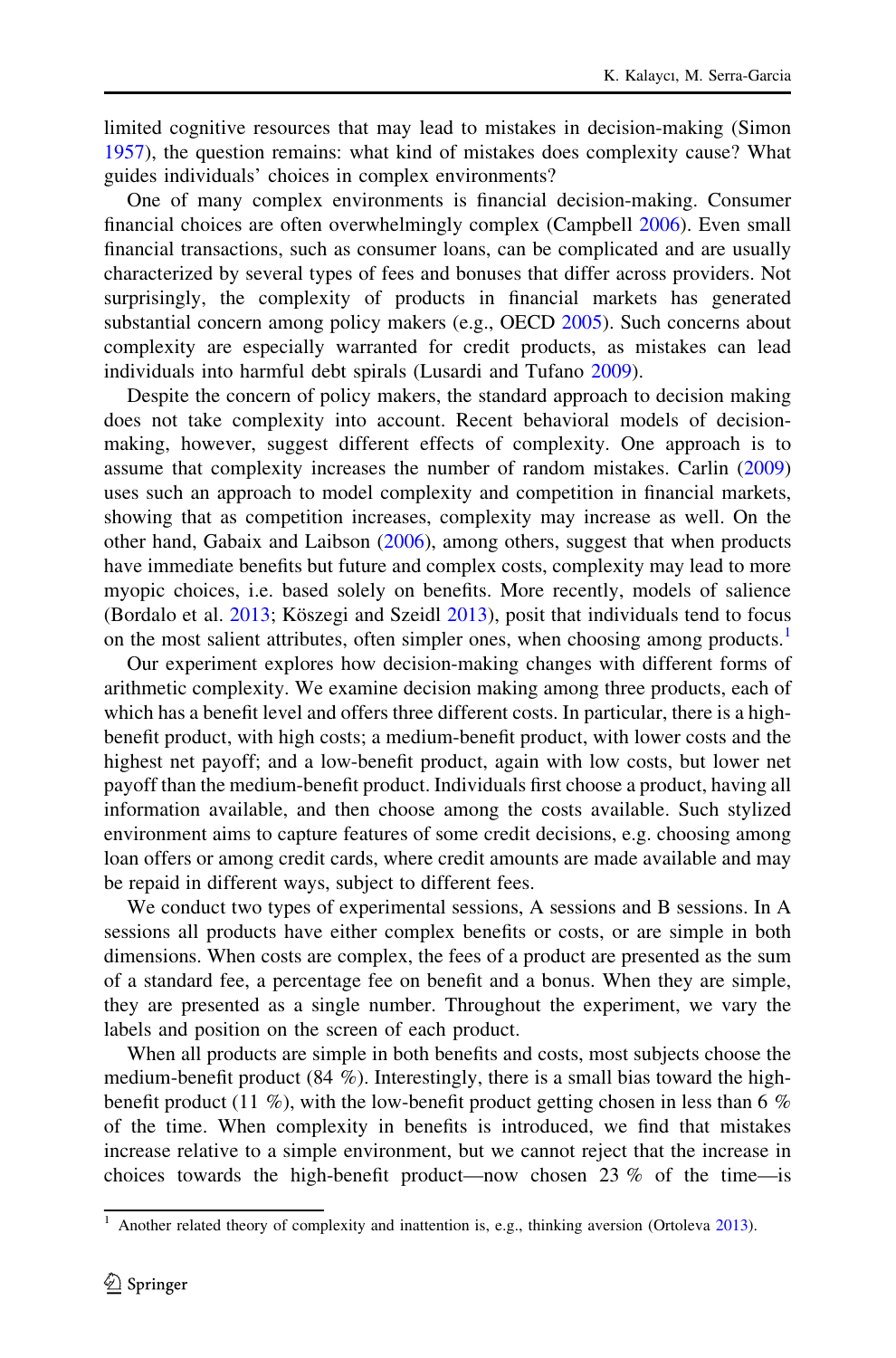significantly different to that towards the low-benefit product—now chosen 10 % of the time. In contrast, when costs are complex, the increase in mistakes towards the high-benefit product is significantly larger than that towards the low-benefit product. The high-benefit product is now chosen 39 % of the time, while the low-benefit product is chosen 15 % of the time. Hence, the type of complexity has significantly different effects on the type of mistakes made by the subjects in the experiment.

In B sessions we examine whether the effect of complexity depends on the number of complex products available. In this case, we compare situations where all products are simple and all products have complex costs, to a situation where only the high-benefit product has complex costs and a situation where both the highbenefit and the low-benefit product have complex costs. If all other options are presented in simple terms, is the high-benefit option, with complex and high costs, still chosen?

As in A sessions, when all products are simple, a majority of subjects choose the medium-benefit product (92 %). The high-benefit product is chosen 4 % of the time and the low-benefit product is chosen  $4\%$  of the time. Consistent with the results in A sessions, when all costs are complex, the increase in choices of the high-benefit product (chosen 35 % of the time) is significantly higher than the increase in choices of the low-benefit product (chosen 19 % of the time). When we introduce a situation in which the high-benefit product is the only complex product, mistakes decrease, but the tendency to choose the high-benefit product remains strong. Subjects choose the high-benefit product with complex costs in 22 % of the cases, even if the medium-benefit and low-benefit product have simple costs. If the low-benefit product also presents complex costs, the frequency with which the high-benefit product is chosen does not significantly change.

Taken together, our results suggest that complexity in costs increases the focus on the simpler dimension, benefits, leading to the choice of the high-benefit product, with high costs. In contrast, complexity in benefits does not lead to mistakes that are significantly biased towards the high-benefit or the low-benefit product. Our results suggest that when benefits are complex and cost simple, individuals can easily identify the lowest cost of each product and then choose randomly among each product.

How can these choices in complex environments be explained? Behavior is not consistent with complexity always leading to random mistakes (due to the strong bias when costs are complex). We explore two alternative explanations: salience (Bordalo et al.  $2013$ ; Köszegi and Szeidl  $2013$ ) and narrow bracketing (Read et al. [1999\)](#page-19-0). A key difference between these explanations is timing. Narrow bracketing is more likely to occur when decisions are made in two stages, while the salience of products does not depend on how the decision process is structured. We conduct an additional treatment in which all choices are made in one stage. Our results indicate that timing has no significant effect on choices, suggesting that salience is the main driver of choices in complex environments.

Our paper is related to Finkelstein [\(2009](#page-18-0)) who find that paying road tolls electronically (rather than in cash) reduces the salience of the cost of the toll and hence leads to increased consumption. Relatedly, Chetty et al. ([2009\)](#page-18-0) find that consumers underreact to sales taxes that are not included in the posted price and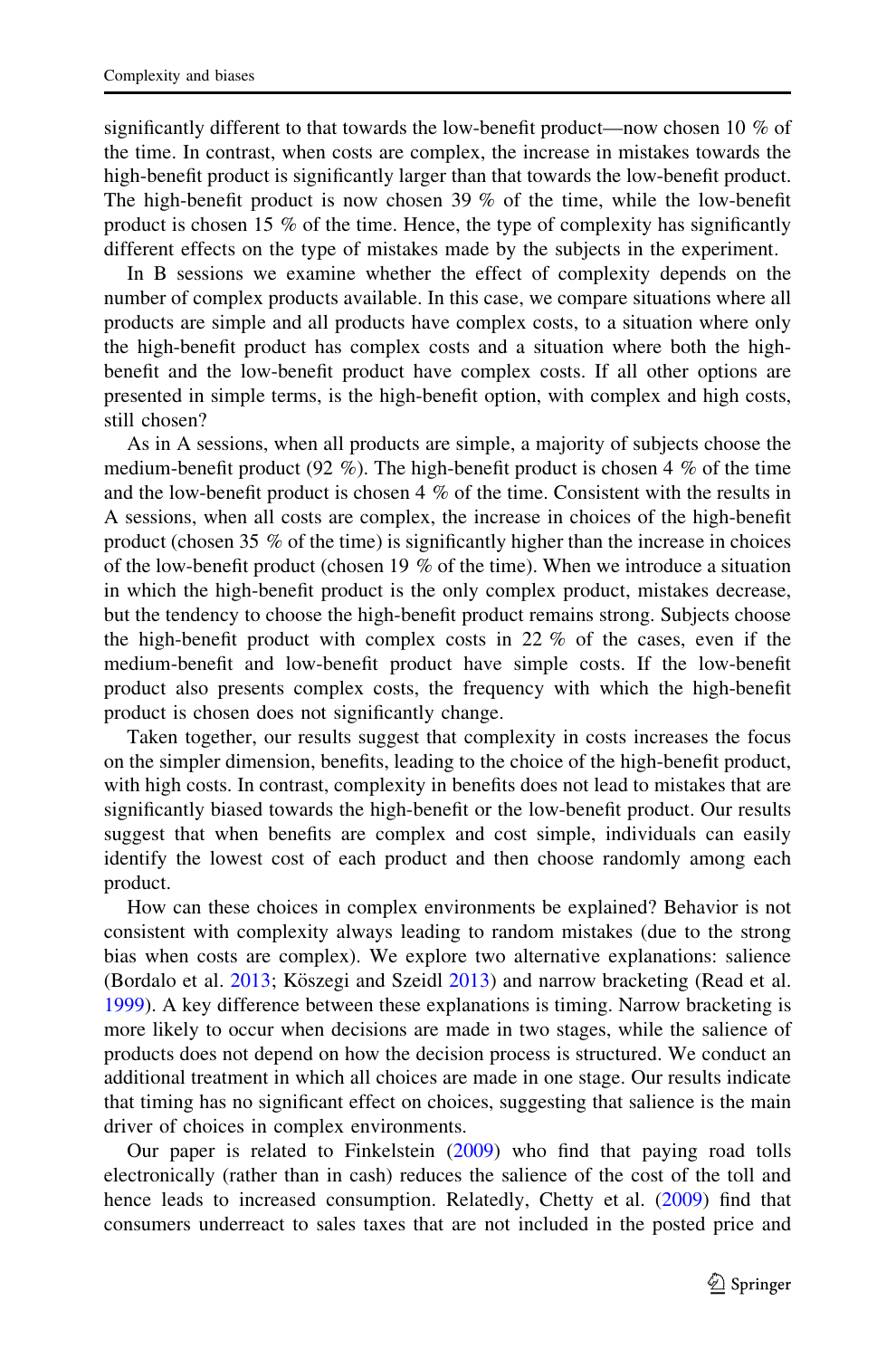Brown et al. [\(2010](#page-18-0)) find that shrouding shipping costs on eBay auctions leads to higher revenues for those items. Although the behavioral mechanism that leads to mistakes, salience, in these papers is similar to our paper, the underlying cause of reduced salience is hidden information in the above-mentioned studies while it is arithmetical complexity of costs (or benefits) in our case. This difference in the source of reduced salience leads to important differences in policy implications. While the remedy to hidden information is disclosure of more information the remedy for complexity is disclosure of less but simpler information. Another novelty of our paper is that we study products that have heterogeneous levels of complexity (in B sessions) while previous studies compare decisions made in simple and complex choice environments.

Our results are in line with recent findings by Bertrand and Morse [\(2011\)](#page-18-0), who conduct a field experiment on pay-day borrowing.<sup>2</sup> In two related experimental studies, Beshears et al. [\(2010](#page-18-0)) and Choi et al. [\(2010](#page-18-0)) explore the effect of simplified disclosure and ''cheat sheets'' in mutual fund choices. Their findings suggest that offering clear information about fees of different mutual funds may only be of limited help to consumers. One potential explanation for their result compared to ours is that mutual fund investments are still somewhat complex, due to their uncertain future returns. In our experiment, in the absence of risk, when all products are simple, subjects almost always make the correct choices.<sup>3</sup>

Our experimental findings are also related to a growing literature on bounded rationality and industrial organization (Spiegler [2011](#page-19-0)). Our results suggest that complex products may potentially exist even in competitive environments. While our study examines only one-sided changes in complexity, abstracting from the effect of competition among suppliers, recent studies suggest that producers may indeed strategically use complexity in product markets (Kalaycı and Potters [2011;](#page-19-0) Kalaycı  $2015$ ). $<sup>4</sup>$ </sup>

#### 2 Experimental design

The experiment is an individual choice task, where subjects make choices among different products. Subjects make decisions in two stages. In the first stage, subjects choose between three products. In the second stage, subjects choose among the available costs for the product they chose in the first stage. Each product has three possible costs, which are observable to the subject in the first stage. The payoff of each subject is the product benefit minus the cost she chooses.

 $2$  Relatedly Ausubel ([1999\)](#page-18-0) finds that recipients of credit card solicitations overrespond to the introductory interest rate relative to the duration of the introductory offer and to the post introductory interest rate.

 $3$  Other experimental studies that focus on complexity are, among others, Abeler and Jäger ([2013\)](#page-18-0), who examine the interaction between tax complexity and effort choices, and Stizia and Zizzo [\(2011](#page-19-0)), who examine complexity in gas and electric tariffs.

 $4$  See also Stizia et al. [\(2011\)](#page-19-0).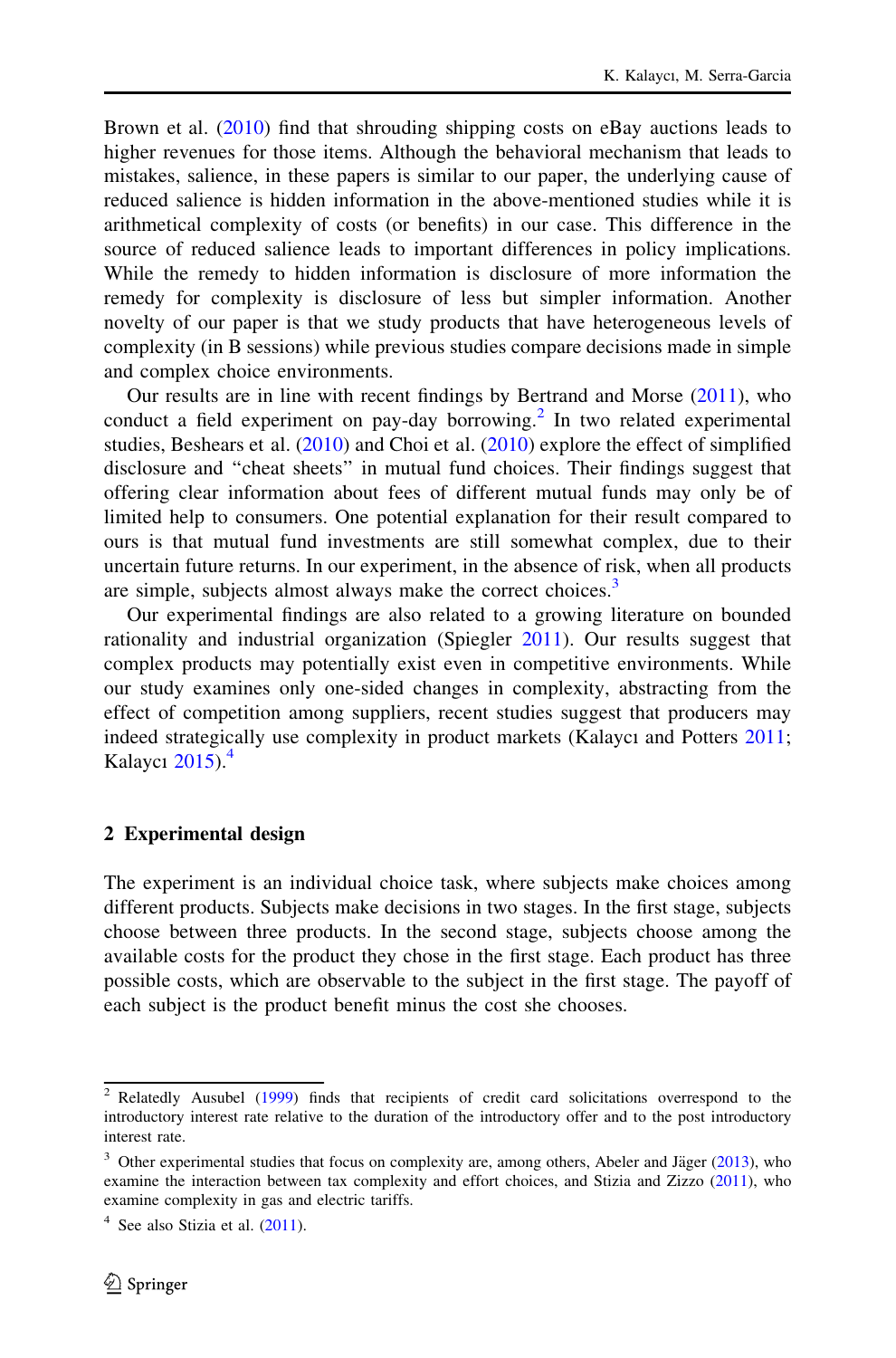| <b>Table 1</b> Base numbers | Option | Benefit | Costs | Maximum payoff |
|-----------------------------|--------|---------|-------|----------------|
|                             | High   | 73      | 49    | 30             |
|                             |        |         | 45    |                |
|                             |        |         | 43    |                |
|                             | Medium | 67      | 45    | 33             |
|                             |        |         | 43    |                |
|                             |        |         | 34    |                |
|                             | Low    | 61      | 43    | 30             |
|                             |        |         | 34    |                |
|                             |        |         | 31    |                |

Payoff  $=$  Benefit of the product  $-$  Cost of the product

The parameters, shown in Table 1, were chosen such that the first product, called the ''High'' option, offers the highest benefit but has high costs. Taking this option's benefit and subtracting the lowest cost, yields a maximum payoff of 30. In contrast, the second option, called the ''Medium'' option, has the second highest benefit but lower costs. It thus yields the highest maximum payoff, 33. The third option, called ''Low'', has the lowest benefit and the lowest possible cost. However, the lower benefit implies that the maximum payoff that can be obtained by choosing the Low option is 30, the same as the High option. We chose these particular parameters to make sure High and Low offers the same potential maximum payoff while Medium offers a reasonable 10 % premium compared to the other two options. We will describe a subject's choice as a mistake if she does not choose the Medium option. This is justified by the fact that options are otherwise equal and, if choices are simple, an ample majority of the subjects indeed choose the Medium option.<sup>5</sup>

We frame choices among products as loan choices, providing subjects a context to their individual decisions. This provides a more natural environment, where subjects may be aware of the dangers of such products and hence provides a potentially lower bound for mistakes (for a further discussion see Harrison and List [2004\)](#page-18-0). In the experiment, the benefit is labeled as Value, the options as Loan A, Loan B and Loan C, and costs as Repayment X, Repayment Y and Repayment Z for each loan. The assignment of the High, Medium and Low benefit loans to the labels Loans  $A$ ,  $B$ ,  $C$  and the costs to Repayments  $X$ ,  $Y$ ,  $Z$  are randomized by the computer and are the same for all subjects. The exact numbers shown to participants are derived from the base numbers in Table 1, using a scaling factor. More precisely, in each period the base numbers shown in Table 1 are multiplied by a scale factor, which is randomly drawn from uniform distribution [100, 200]. This prevents subjects from learning the base numbers. The loans also appear in different order on the screen to avoid learning about the position of each loan.

 $\frac{1}{5}$  This does not mean that choices in the field for high-benefit products, but with high costs, are necessarily a mistake. However, controlling for payoffs and choice sets, they are in our experiment.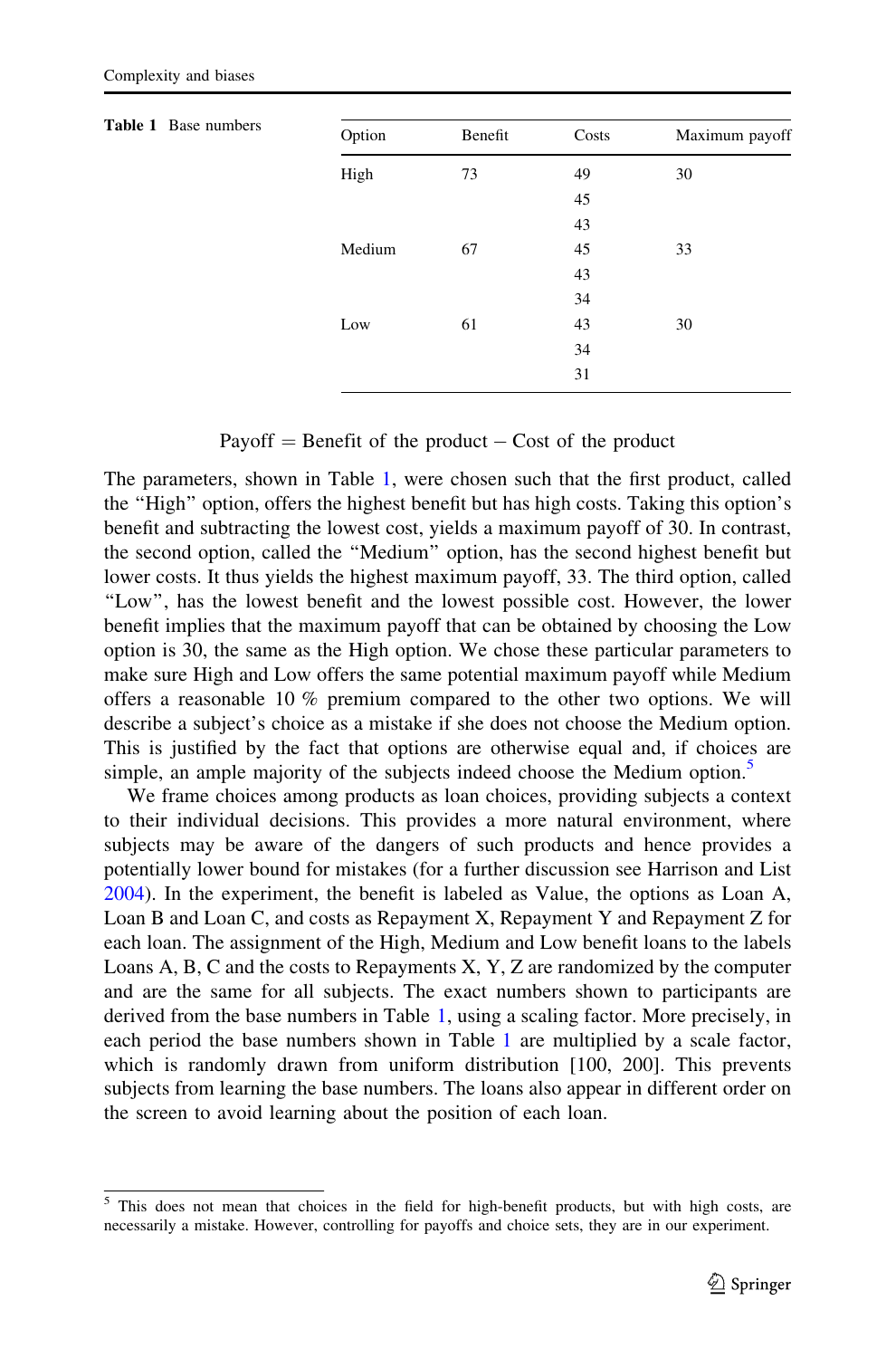#### 2.1 Treatments

There are three main treatments: SIMPLE, COMPLEX COST and COMPLEX BENEFIT. In SIMPLE both the benefit and the cost for each option consists of a single number. Table [2](#page-6-0) displays a sample screen for the choice in SIMPLE.<sup>6</sup>

In COMPLEX COST the benefit of each option is a single number as in SIMPLE, while the cost for every scheme consists of three items: A standard fee, a percentage amount and a bonus. Table [3](#page-6-0) gives an example of the way in which complex costs are presented to subjects. For example, the cost of Repayment X in Table  $3$  is equal to  $4600 + 0.07 * 7300 - 1627 = 3484$ .

COMPLEX BENEFIT differs from SIMPLE in how benefits are displayed. Each benefit consists of three items: A standard amount, a percentage amount, and a tax. For example, the benefit for choosing option A in Table [4](#page-7-0) equals  $11928 + 0.07*$  $13440 - 605 = 12{,}264$ . The cost in COMPLEX BENEFIT is a single number as in SIMPLE.

To examine whether individuals' choices remain the same when there is heterogeneity in the complexity of products, we examine behavior in two additional treatments. First, in treatment ONLY HIGH COMPLEX only the costs for High option are complex, while the costs for Low and Medium options are simple. Next, we examine choices when the costs of both the High and Low options are complex, and the Medium option simple. We use a second treatment, called HIGH & LOW COMPLEX, for this purpose. We focus on heterogeneity in complexity of costs as this is the case that is most closely related to market settings in the field.

The experiment employs a within subject design. In the main type of sessions, A Sessions, subjects play the treatment conditions SIMPLE, COMPLEX COST and COMPLEX BENEFIT four times (or periods) in a randomized order, which is the same for all subjects.<sup>7</sup> In the second type of sessions, B Sessions, subjects play the treatment conditions SIMPLE, COMPLEX COST, ONLY HIGH COMPLEX and HIGH&LOW COMPLEX.<sup>8</sup>

A summary of the treatment conditions by session is presented in Table [5](#page-7-0).

Subjects have 120 s in the first stage, to choose among different options, and 60 s in the second stage, to choose among the costs of the chosen option. Both of these time limits are binding. If subjects fail to make a decision at any stage, they receive 0 points for that period. We chose to implement time limits in order to provide subjects with an implicit cost of decision time. An alternative option would have been to include a price to be paid the longer the subject took to make her decisions. This however introduces an additional level of complexity in the experiment,

<sup>6</sup> See Online Appendix A for the instructions and an example screen-shot for the cost choice in SIMPLE.

<sup>&</sup>lt;sup>7</sup> To prevent subjects from learning the ranking of the payoffs of the three loans (Medium  $>$  High = Low), we introduced 9 "dummy" rounds with different rankings.

<sup>&</sup>lt;sup>8</sup> In these sessions we aimed to repeat each choice three times. However, due to a programming error the actual number of repetitions turned out to be 3, 3, 2 and 4 for ALL SIMPLE, ONLY HIGH COMPLEX, HIGH & LOW COMPLEX and ALL COMPLEX. Therefore, in the analysis only data from the first two repetitions will be used. However, if we include all repetitions, our results remain qualitatively the same.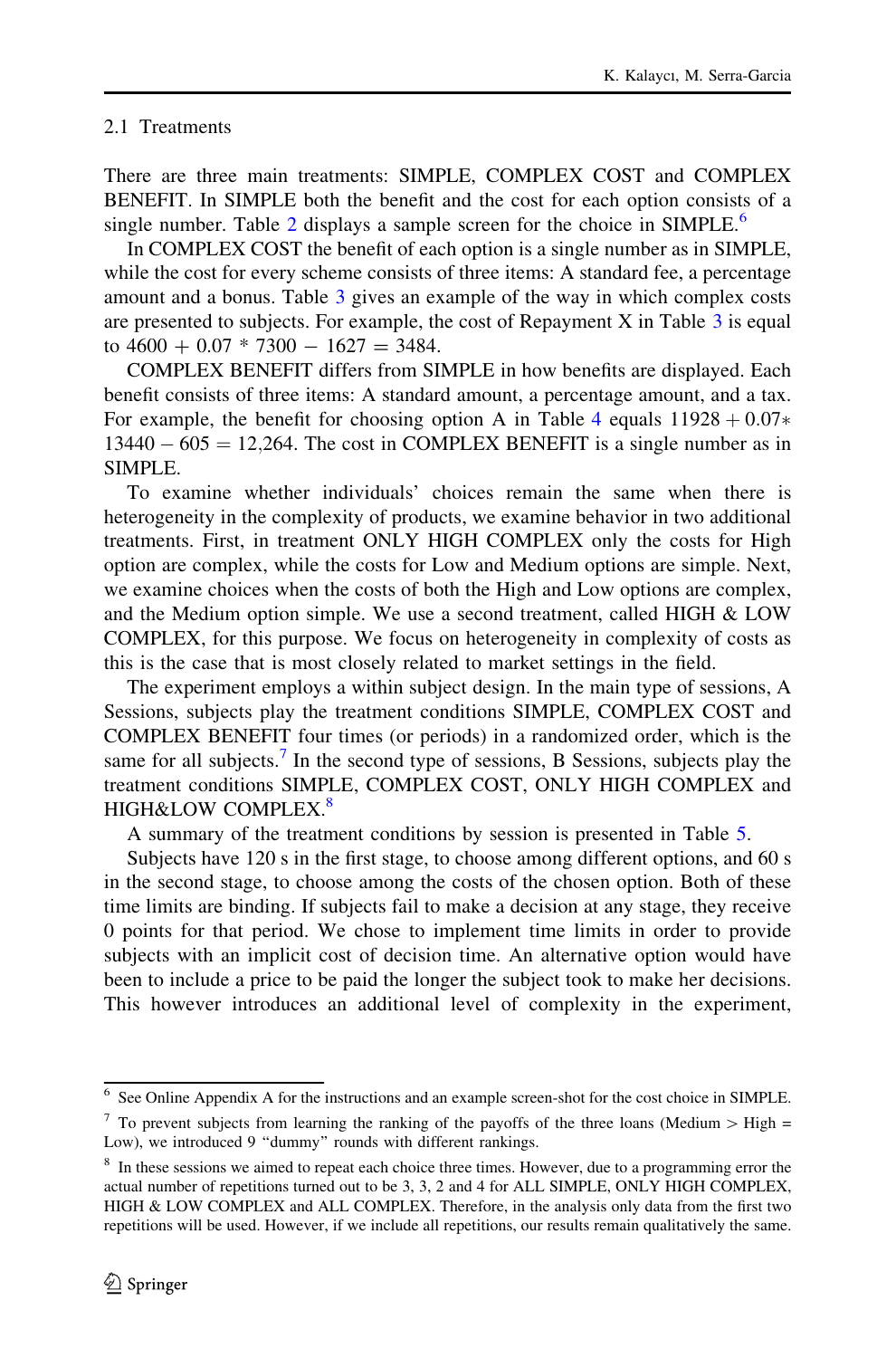<span id="page-6-0"></span>

| Table 2 Choices in SIMPLE |  |  |  |
|---------------------------|--|--|--|
|---------------------------|--|--|--|

| Loan   | Value |
|--------|-------|
| Loan A | 7300  |
| Loan B | 6700  |
| Loan C | 6100  |

Please make a choice among the above three loans. In the 2nd stage you will have to make a choice between three repayment options. The repayment options you will get depends on the Loan you choose now. Below you can find the details of all the repayment options for each Loan

|                              | Payment amount |
|------------------------------|----------------|
| Repayment options for Loan A |                |
| Repayment X                  | 4900           |
| Repayment Y                  | 4500           |
| Repayment Z                  | 4300           |
| Repayment options for Loan B |                |
| Repayment X                  | 4500           |
| Repayment Y                  | 4300           |
| Repayment Z                  | 3400           |
| Repayment options for Loan C |                |
| Repayment X                  | 4300           |
| Repayment Y                  | 3400           |
| Repayment Z                  | 3100           |
|                              |                |

|  |  | <b>Table 3</b> Choices in COMPLEX COST |  |
|--|--|----------------------------------------|--|
|--|--|----------------------------------------|--|

| Repayment | Payment details                                                                         |
|-----------|-----------------------------------------------------------------------------------------|
| Repayment | A standard Fee of 4600, a percentage fee of %7 of the value of the Loan you have chosen |
| X         | minus a bonus of 1627                                                                   |
| Repayment | A standard Fee of 4800, a percentage fee of %5 of the value of the Loan you have chosen |
| Y         | minus a bonus of 2005                                                                   |
| Repayment | A standard Fee of 4700, a percentage fee of %3 of the value of the Loan you have chosen |
| Z         | minus a bonus of 583                                                                    |

optimal decision times, which we want to avoid.<sup>9</sup> Also, subjects were not allowed to proceed to the next stage before the time ends. This prevents subjects from trying to finish the experiment sooner.

## 2.2 Procedures

The experiment was run at Tilburg University (TU) and the University of Queensland (UQ). In total, 184 subjects participated in the experiment. There were

<sup>&</sup>lt;sup>9</sup> Note that, in an experiment on search processes where complexity is also manipulated, Caplin et al. ([2011\)](#page-18-0) find their results to be robust to the use of time limits.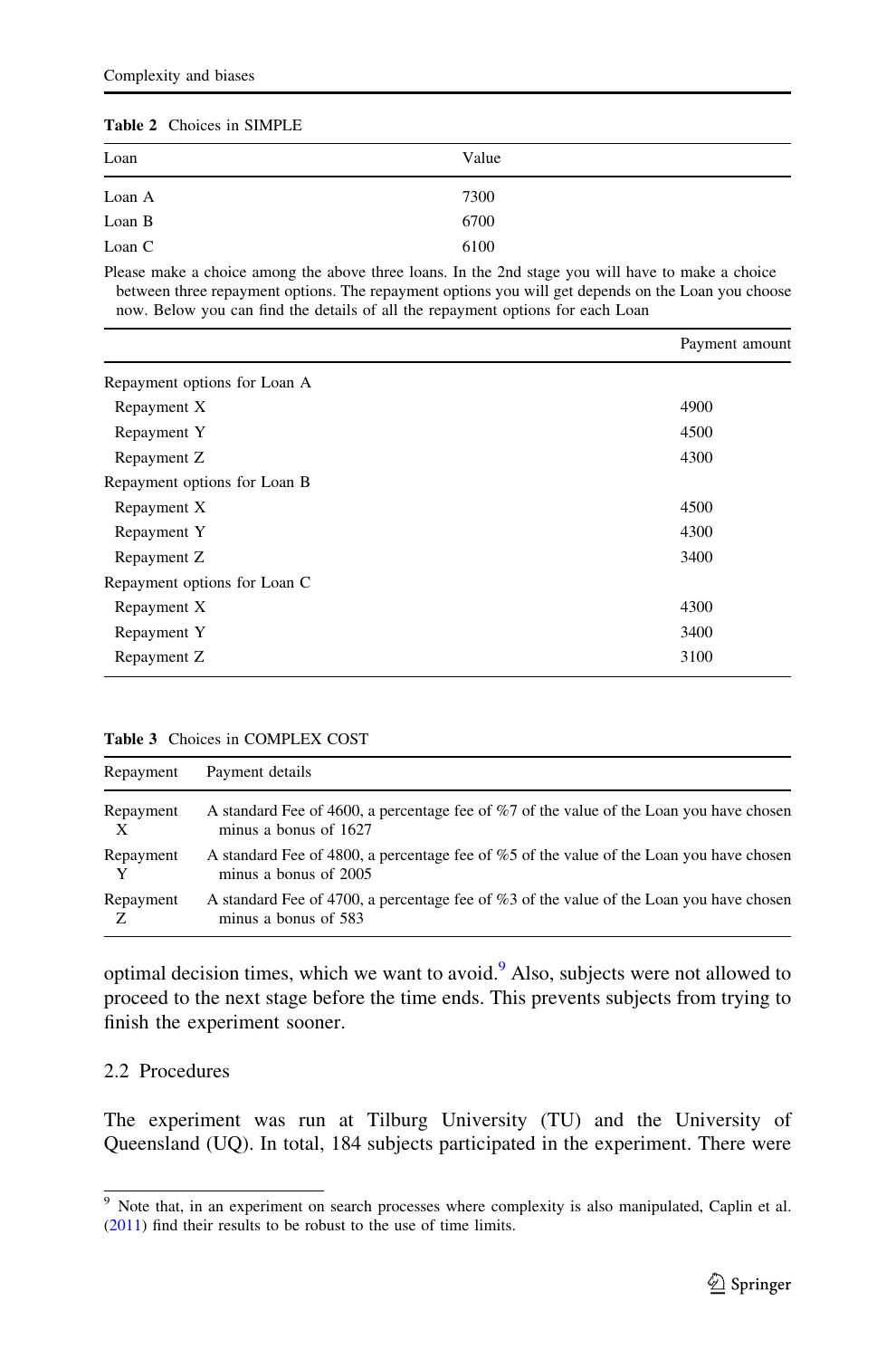|      | ***** * ******* *** *****************                                                             |
|------|---------------------------------------------------------------------------------------------------|
| Loan | Details for the value of the Loan                                                                 |
|      | Loan A A standard amount of 11,928, plus a percentage amount of 7 % of 13440 minus a tax of 605   |
|      | Loan B A standard amount of 11,760, plus a percentage amount of 5 % of 1 2432 minus a tax of 1126 |
|      | Loan C A standard amount of 12,096, plus a percentage amount of $3\%$ of 9408 minus a tax of 2130 |

| <b>Table 5</b> Treatments |
|---------------------------|
|                           |

<span id="page-7-0"></span>Table 4. Choices in COMPLEY BENEFIT

| Treatment                     | <b>Benefit</b> | Costs by option |             |         |
|-------------------------------|----------------|-----------------|-------------|---------|
|                               |                | High            | Medium      | Low     |
| A sessions                    |                |                 |             |         |
| <b>SIMPLE</b>                 | Simple         |                 | All simple  |         |
| <b>COMPLEX COSTS</b>          | Simple         |                 | All complex |         |
| <b>COMPLEX BENEFIT</b>        | Complex        |                 | All simple  |         |
| <b>B</b> sessions             |                |                 |             |         |
| <b>SIMPLE</b>                 | Simple         |                 | All simple  |         |
| ONLY HIGH COMPLEX             | Simple         | Complex         | Simple      | Simple  |
| <b>HIGH &amp; LOW COMPLEX</b> | Simple         | Complex         | Simple      | Complex |
| <b>COMPLEX COSTS</b>          | Simple         |                 | All complex |         |

63 participats in A sessions (35 at TU and 28 at UQ), 60 participants in B sessions (32 in TU and 28 in UQ), as well as 51 participants at UQ in a new treatment, described in Sect. [5.](#page-15-0) We do not find significant differences in choices across the two locations of the experiment (Mann–Whitney test, p value  $> 0.15$ ).<sup>10</sup> We hence pool the observations in the results below.

The experiment was programmed and conducted with the software zTree (Fischbacher [2007\)](#page-18-0). Subjects were recruited through e-mail lists of students interested in participating in experiments. Upon arrival participants were randomly seated behind computers. Subjects had a calculator, pencil and paper available. The instructions were displayed on their computer screen and read aloud by the experimenter. The experiment started when all subjects indicated that they had read and understood the instructions. Earnings were denoted in points and transferred to cash at a rate of 7000 points = 1 EUR in TU and 3200 points = 1 AUD in UO.<sup>11</sup>

The experimental sessions lasted about 75 minutes and subjects on average earned 15 Euros at TU and 32 AUD at UQ. At the end of the experiment a short questionnaire was run.

 $10$  We provide detailed results by location in Online Appendix B.

<sup>&</sup>lt;sup>11</sup> In terms of the base parameters, on average 47 points are equal to 1 EUR and 21.5 points are equal to 1 AUD. The exchange rate across locations was adapted to satisfy the expected average payment by hour in each location.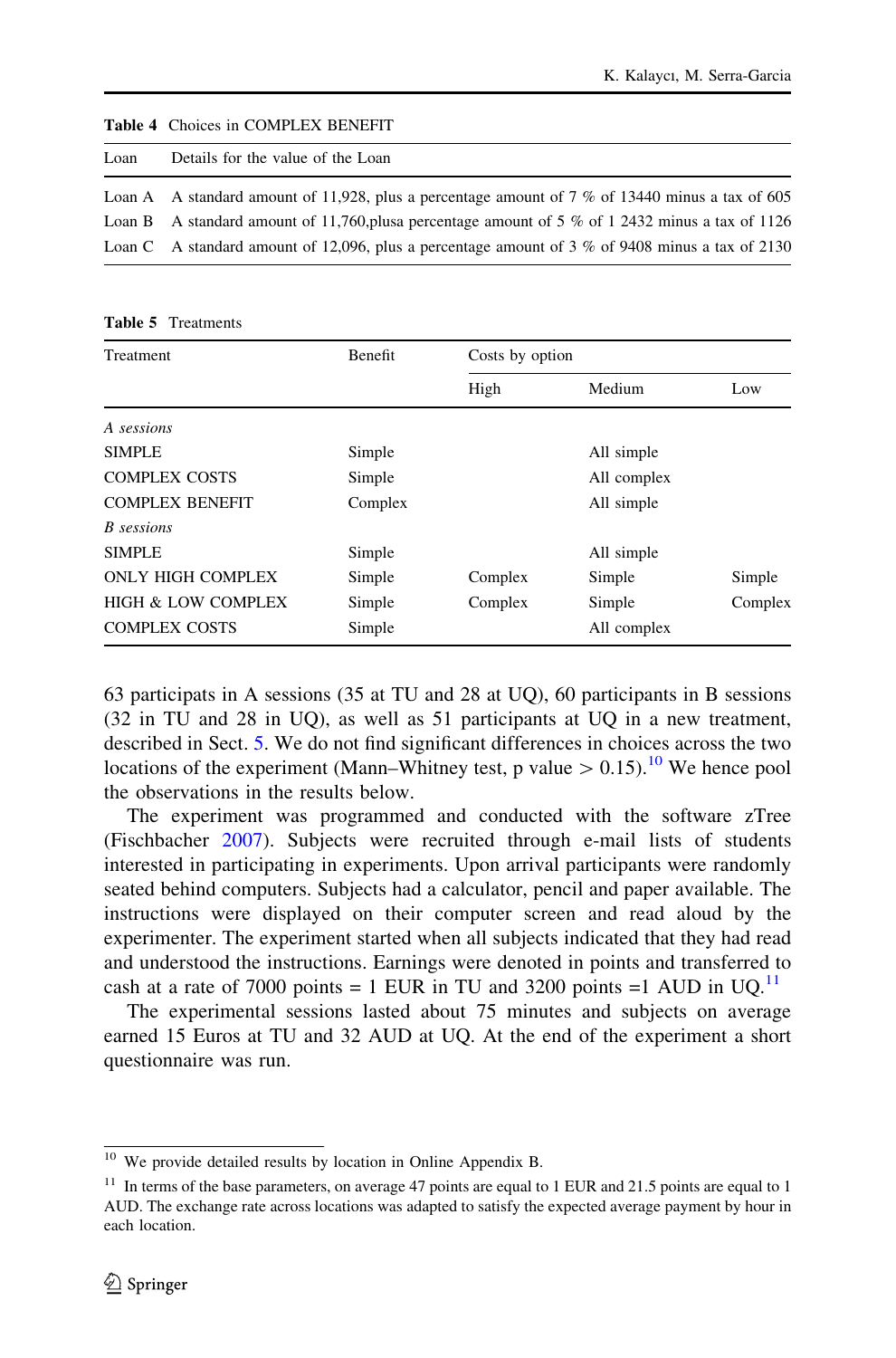## 3 Hypotheses

As null hypothesis we assume that consumers make random mistakes when evaluating the payoff of each option, and that these may become more frequent with increased complexity, in line with Carlin [\(2009](#page-18-0)). For this reason, we use the random utility model of Luce ([1959\)](#page-19-0). According to this model, an individual's utility is the sum of a deterministic component, the net payoff of each option in this case, plus a random utility component. Hence, the utility of choosing option *i*, where  $i =$  $L, M, H$  and the letters L, M and H refer to the Low, Medium and High options respectively, is  $u_j = v_j + \epsilon_j$ .

In our decision problem we define  $v_i$  as the net payoff of the option, its benefit minus the minimum cost of this option. If the error term,  $\epsilon_j$ , is distributed according to an extreme value distribution with scale factor  $\mu$ , McFadden ([1973\)](#page-19-0) showed that the probability of choosing option  $i$  is,

$$
Pr[y = j] = \frac{e^{\mu v_j}}{e^{\mu v_L} + e^{\mu v_M} + e^{\mu v_H}}
$$
(1)

As  $\mu$  increases, the probability of choosing the option with the highest net payoff increases. Hence, mistakes may occur, especially for small  $\mu$  values.<sup>12</sup>

We hypothesize that complexity may lead to more mistakes, i.e. decrease the value of  $\mu$ . This follows from the fact that complexity makes comparing options harder and thus probably makes errors play a larger role. In our main treatments, in the A sessions, we compare COMPLEX BENEFIT and COMPLEX COST. In COMPLEX BENEFIT one item per option is complex, the option's benefit. In contrast, in COMPLEX COST three items per option, the costs, are complex. Hence, we hypothesize that COMPLEX COST is more complex than COMPLEX BENEFIT and this leads to more mistakes. In B sessions, complexity is gradually introduced by increasing the number of options with complex costs. There are none in ALL SIMPLE, one (the High option) in ONLY HIGH COMPLEX, two (the High and Low options) in HIGH & LOW COMPLEX, and three (all options) in ALL COMPLEX. We hence hypothesize that mistakes will be increasing across these treatments. This is summarized in Hypotheses 1A and 1B.

Hypothesis 1A Mistakes are more frequent in COMPLEX COST than in COMPLEX BENEFIT and, in both treatments, more frequent than in SIMPLE.

Hypothesis 2A Mistakes increase when the number of options with complex costs increases.

Interestingly, since the net payoff of the Low and the High option are the same, the random utility model predicts that mistakes will be 'symmetric': If the frequency of mistakes increases, it should increase equally for the High and Low option. This yields Hypothesis 2.

<sup>&</sup>lt;sup>12</sup> Our approach is related to the concept of Quantal Response Equilibrium (McKelvey and Palfrey [1995\)](#page-19-0). We consider an individual decision problem, while they consider a game theoretic setting. A comprehensive overview of the econometric estimation of different error models for individual decision problems can be found in Blavastkyy and Pogrebna [\(2010](#page-18-0)).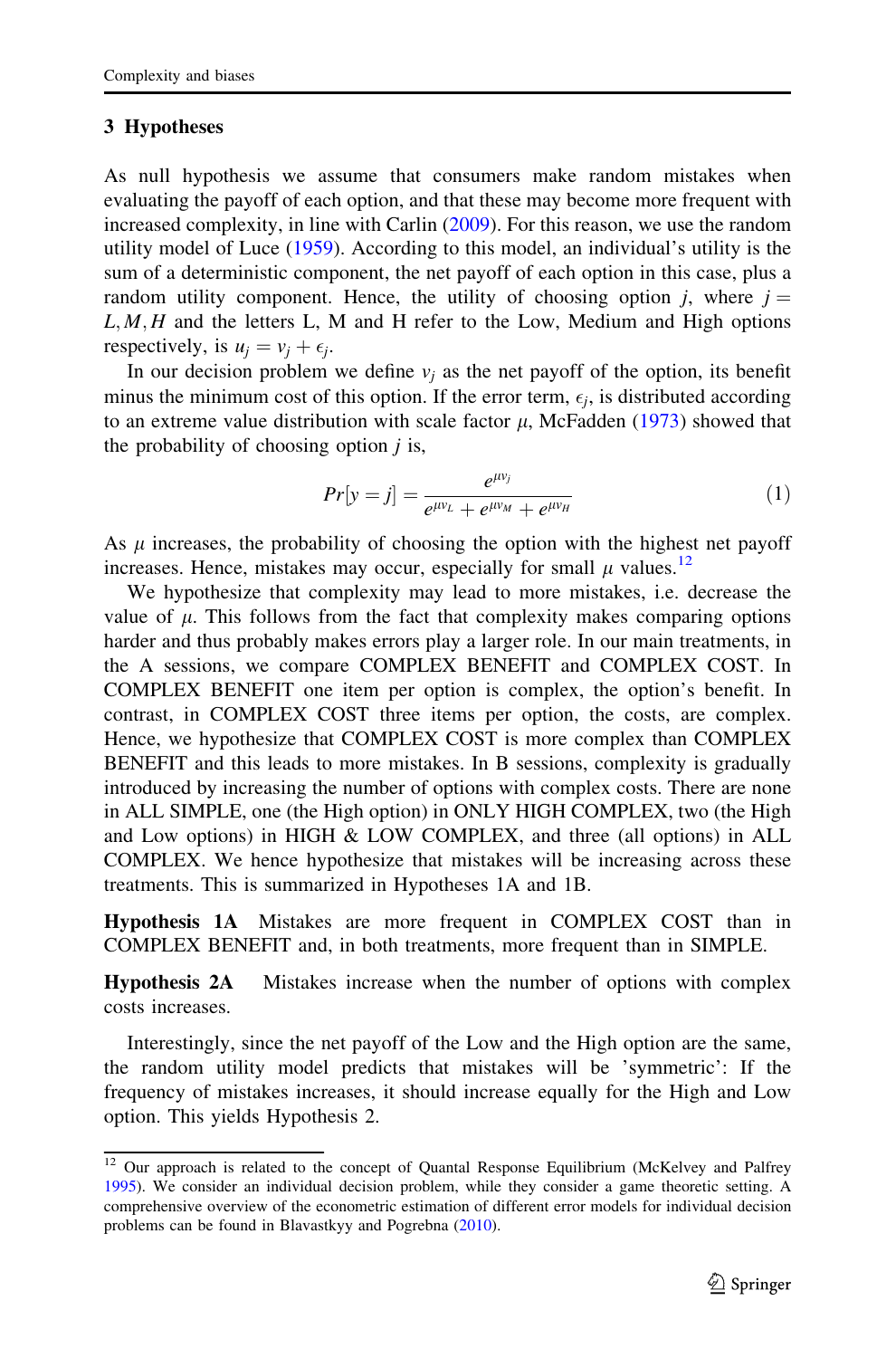Hypothesis 2 If mistakes increase, the increase will be equally directed towards the High and Low option.

Note that Hypothesis 2 makes the strong assumption that mistakes are proportional to the net payoff of each option. However, it may be that complexity in costs makes subjects pay less attention to these choices and focus on simpler and more salient dimensions, as in Chetty et al. ([2009\)](#page-18-0). This would lead to more choices of High in COMPLEX COST than in COMPLEX BENEFIT.

Note that although mistakes may display a particular pattern when all costs are complex (A Sessions), heterogeneity in complexity may reverse this result. In ONLY HIGH COMPLEX, both the Medium and the Low option are simple. If individuals display a dislike for complex options, as they do for complex lotteries (Huck and Weizsäcker [1999](#page-19-0)), we would expect the Medium and Low to have a 'premium' and be chosen more often.

If complexity makes comparing options harder, its effect could also be observed in decision times (Wilcox [1993\)](#page-19-0). In line with Hypothesis 1A, in A Sessions, we hypothesize that complexity will lead to the longest decision times in COMPLEX COST, and will also make decision times longer in COMPLEX BENEFIT than in SIMPLE. This leads to Hypothesis 3A. Similarly, in B Sessions, as the number of complex options increases we hypothesize that decision times will increase. This is reflected in Hypothesis 3B.

Hypothesis 3A Decision times for choosing among options will be longer in COMPLEX COST than in COMPLEX BENEFIT and, in both treatments, longer than in SIMPLE.

Hypothesis 3B Decision times for choosing among options will increase with the number of options with complex costs, from SIMPLE to ONLY HIGH COMPLEX, and subsequently to HIGH & LOW COMPLEX, and COMPLEX COST.

### 4 Results

In this section we present the results from the experiment. Observations where the subjects fail to make a decision on time are dropped from the analysis. These are very few cases, as reported below. Treatment effects are examined with a Wilcoxon matched-pairs signed-rank test using each subject's average score over all repetitions as the unit of observation, unless indicated otherwise. Reported p values in parenthesis are based on two sided tests, unless otherwise noted.

## 4.1 Choices

### 4.1.1 Product choices

Figure [1](#page-10-0) shows the average choice frequency with which each option is chosen, High, Medium and Low, in each treatment in A sessions. The first block is for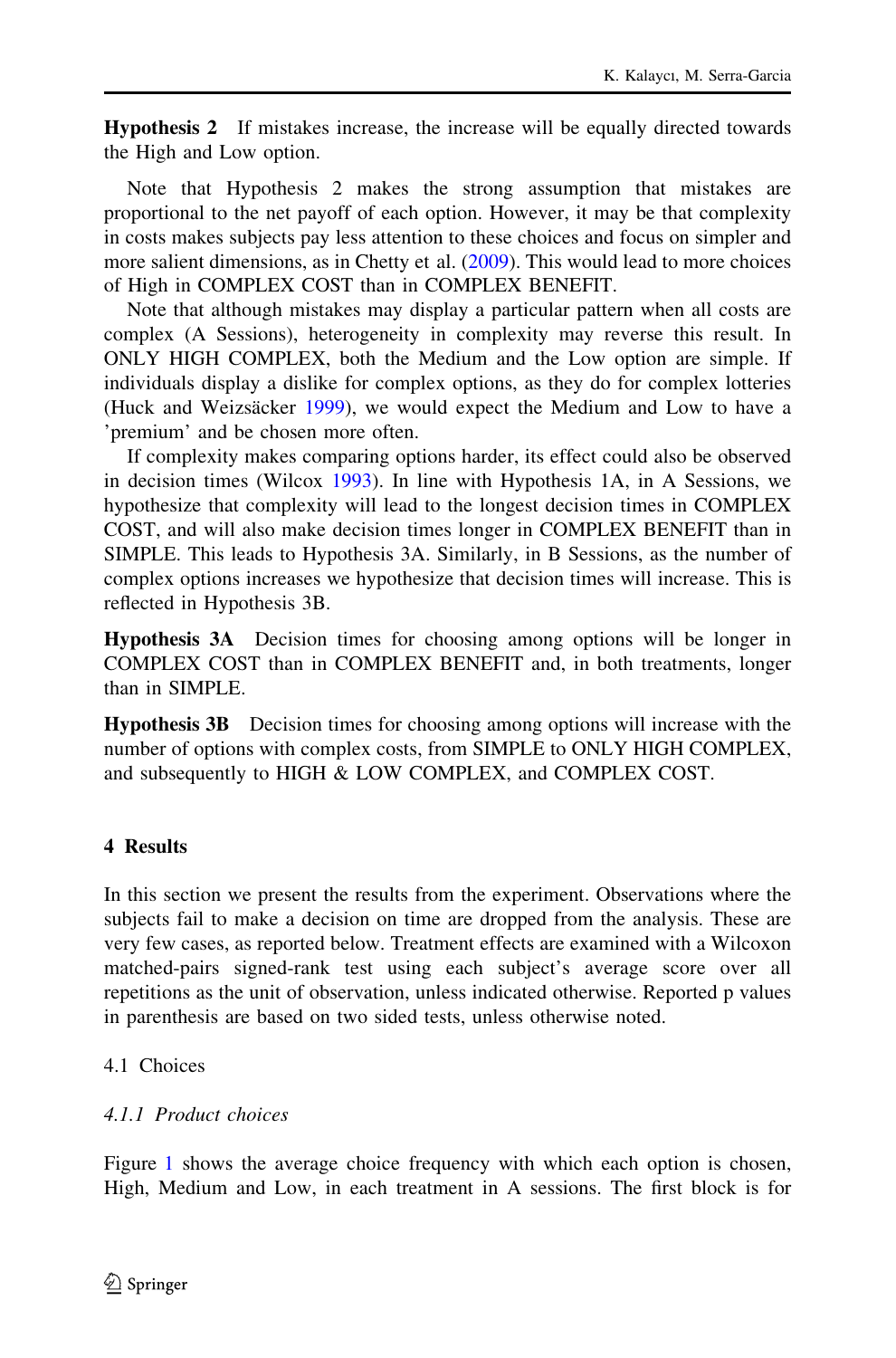<span id="page-10-0"></span>

Fig. 1 Choices by treatment in A Sessions

SIMPLE, the second block is for COMPLEX COST and the third block is for the COMPLEX BENEFIT treatment.

In SIMPLE subjects make the optimal choice in a majority of the cases. As shown in the first block of Fig. 1, the Medium option is chosen 84 % of the time. High is chosen 11 % of the time, while Low is chosen about 6 % of the time. In line with Hypothesis 1A, as more complexity is introduced, the rate of mistakes increases. The Medium option is chosen least often in COMPLEX COST (46 %), significantly less than in SIMPLE (p value  $\lt$  0.01) and in COMPLEX BENEFIT (p value  $\lt$  0.01). Also, the Medium option is chosen less frequently in COMPLEX BENEFIT (67 %) than in SIMPLE (p value  $< 0.01$ ).

The increase in mistakes is directed more strongly toward the High option than the Low option in COMPLEX COST. The increase in High, from 11 to 39 %, is significantly stronger than the increase in Low, from 6 to 15  $\%$  of the time (p value  $\lt$  0.01). Hence, in contrast to Hypothesis 2, subjects in COMPLEX COST exhibit a stronger bias toward the High option.<sup>13</sup>

In COMPLEX BENEFIT we observe as well an increase in the choice frequency of the High option by 12 %-points, from 11 to 23 %. The increase in the choice frequency of the Low option is of 4 %-points, from 6 to 10 %. In this treatment, the difference in the increases (12 vs. 4 %) is not statistically significant (p value  $= 0.16$ ). Hence, when

 $13$  The relative bias towards the High option in the COMPLEX COST treatment is qualitatively the same and yields the same test results with the sample of subjects at Tilburg University than with the sample of students at the University of Queensland. The bias also remains robust over the course of four repetitions. If we consider the first repetition, COMPLEX COST increases the average choice frequency of the High option from 27 % in SIMPLE to 58 %, while it does not increase the choice frequency of the Low option: it is 10 % in SIMPLE and 8 % in COMPLEX COST. Similarly, in the last repetition, the average choice frequency of the High option increases from 5 % in SIMPLE to 24 % in COMPLEX COST, while the increase in the Low option is from 2 % in SIMPLE to 17 % in COMPLEX COST.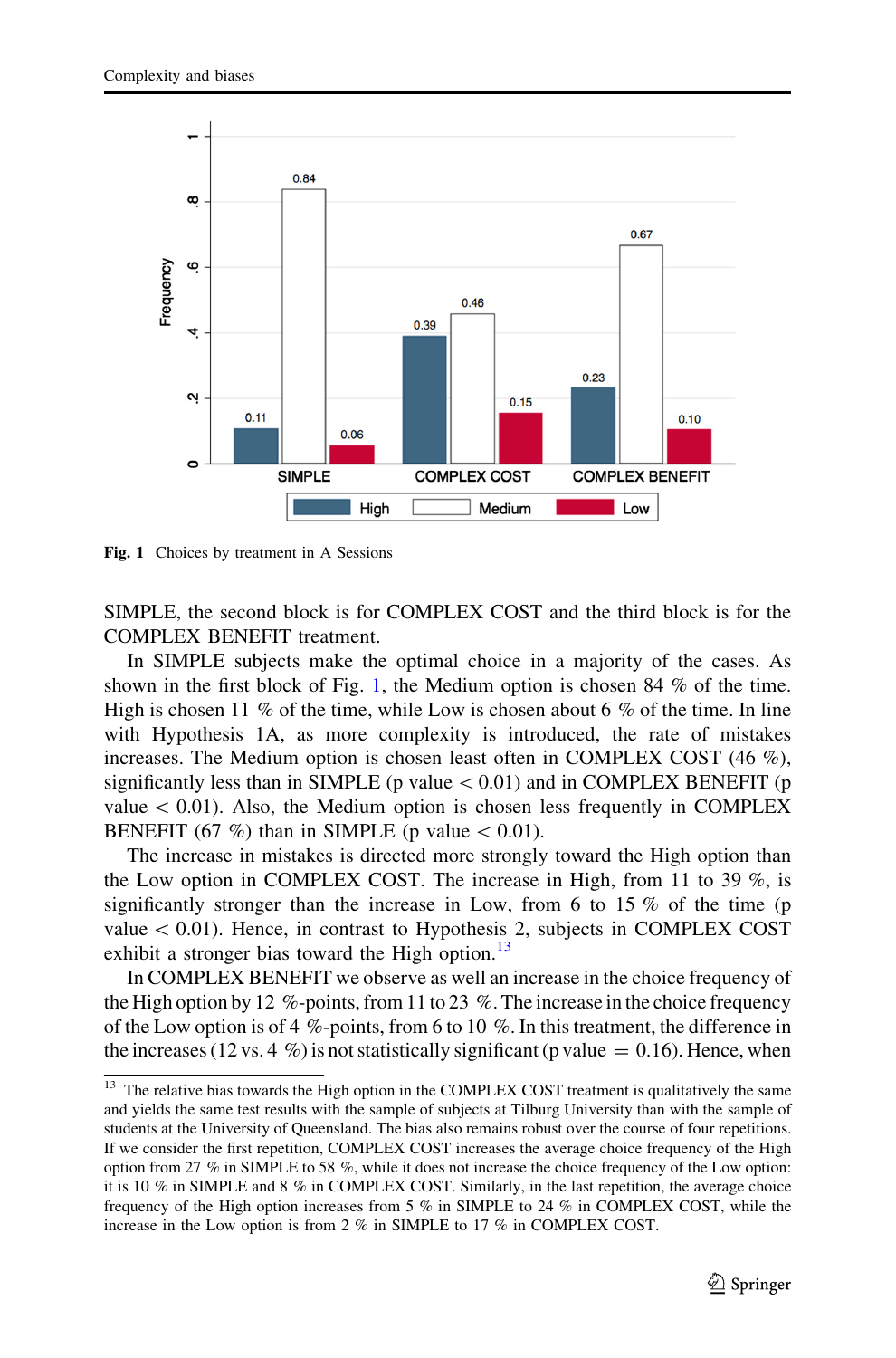

Fig. 2 Choices by treatment in B Sessions

benefits are complex, the increase in mistakes is not differentially directed toward the High option, in line with Hypothesis  $2^{14}$ .

Results remain qualitatively similar when heterogeneity in the complexity of costs is introduced. Figure 2 shows the average choice frequencies by treatment in B Sessions. The medium option is chosen most often in ALL SIMPLE, 92 % of the time. This frequency is higher than that in all other treatments (p value  $\leq 0.01$  in all cases). Interestingly, the decrease in the frequency with which Medium is chosen is not monotonic. The difference in choices of Medium between ONLY HIGH COMPLEX (74 %) and HIGH & LOW COMPLEX (78 %) is not significant (p value  $= 0.16$ , one-sided). However, when all costs are complex, as in COMPLEX COST, this frequency significantly drops, to 45 % (p value  $\lt$  0.01 in both cases). Hence, once complexity in costs is introduced, mistakes increase, but having one or two options with complex costs does not affect mistakes significantly.

As the number of options with complex costs increases, we observe an increase in the choice of High, which is relatively stronger than that of Low. Comparing SIMPLE to ONLY HIGH COMPLEX, the increase in High—from 4 to 22  $\%$ —is significantly stronger than that in Low, which is chosen 4 % of the times in both treatments (p value  $\lt$  0.01). If we do the same comparison for HIGH & LOW COMPLEX, we find similar results. The increase in High is stronger than that in Low, compared to SIMPLE. Though in this case, the difference is not significant (p value  $= 0.15$ ). Finally, in COMPLEX COST the increase in High, from 4 to 35 %, is stronger than that in Low, from 4 to 19 % (p value  $= 0.07$ ).

 $14$  Further, the increase in the choice of High is higher in COMPLEX COST compared to SIMPLE, than in COMPLEX BENEFIT (p value  $< 0.01$ ).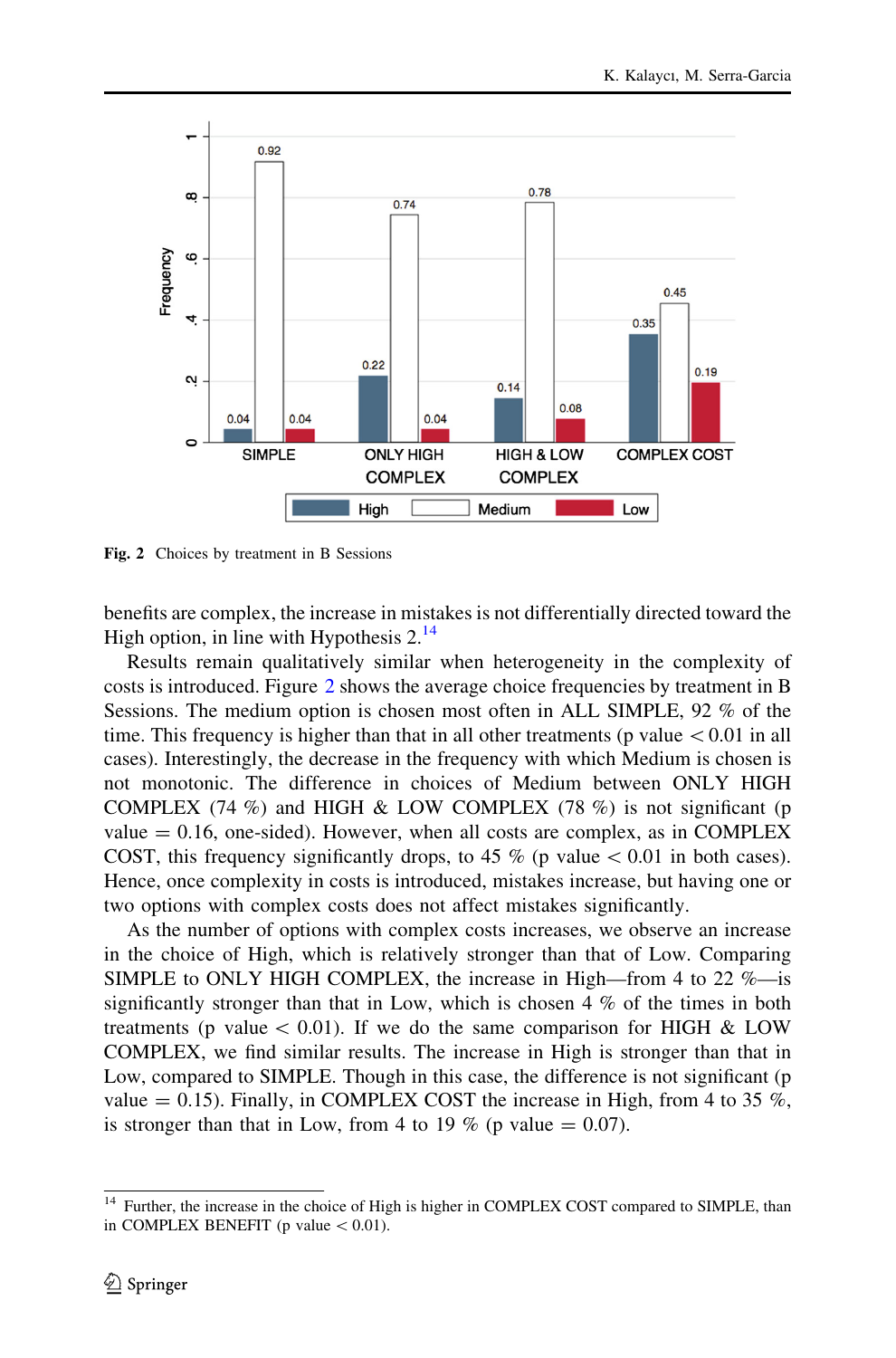The results are confirmed in multinomial regressions of the determinants of choices (see Sect. B.2 of the Online Appendix). In these regressions we allow for a time trend and we control for gender, age and location. We find that choices of High decrease over time (significant) and that men make less High choices in the A sessions (marginally significant). We find no significant effect of location or age.

Our findings indicate that complexity increases mistakes, and these are most frequent in COMPLEX COST, in line with Hypothesis 1A and 1B. However, individuals in this treatment do not display a ''symmetric'' increase in mistakes, but a strong tendency to choose the High option, especially in COMPLEX COST, relative to COMPLEX BENEFIT. This leads to Results 1 and 2.

Result 1 Mistakes increase when complexity is introduced, and these are most frequent in COMPLEX COST, in line with Hypothesis 1A. Mistakes also (weakly) increase as an increasing number of costs become complex, in line with Hypothesis 1B.

Result 2 Mistakes do not increase equally toward the High and Low option. They display a significantly stronger tendency towards High, especially in COMPLEX COST. Hence, we reject Hypothesis 2.

# 4.1.2 Cost choices

We briefly examine subjects' cost choices. In A sessions, after having chosen a particular option, subjects most frequently choose the lowest cost, especially in SIMPLE (97 % of the cases) and COMPLEX BENEFIT (96 % of the cases). In contrast, in COMPLEX COST they more often make mistakes. Subjects choose the lowest cost in 68 % of the cases. This frequency is significantly different to that in SIMPLE and COMPLEX BENEFIT (p value  $\lt 0.01$  in both cases). Interestingly, an overwhelming majority of the mistakes made in the cost choices are made by subjects who chose the High option. Of 78 cases in which subjects do not choose the lowest cost in COMPLEX COST, 53 of them are cases where the option chosen is High, 17 where it is Medium and 8 where it is Low.

Cost choices in B sessions are similar to those in A sessions. In the treatment SIMPLE, the lowest cost is chosen in 97 % of the cases. Subjects choose the lowest cost in 84 % of the cases in ONLY HIGH COMPLEX and in 92 % of the cases in HIGH & LOW COMPLEX.<sup>15</sup> In the treatment COMPLEX COSTS, subjects choose the lowest cost in 65 %. In this case, the difference compared to all other treatments is statistically significant (p value  $\lt$  0.01 in all cases). Again, in this treatment, those making mistakes in their cost choices are most frequently subjects who chose the High option in the first place.

## 4.2 Decision time

Complexity not only leads to different choices, but also to longer decision times. Table [6](#page-13-0) displays decision times, by treatment in A and B sessions. Most subjects in

<sup>&</sup>lt;sup>15</sup> The difference is significant (p value = 0.03).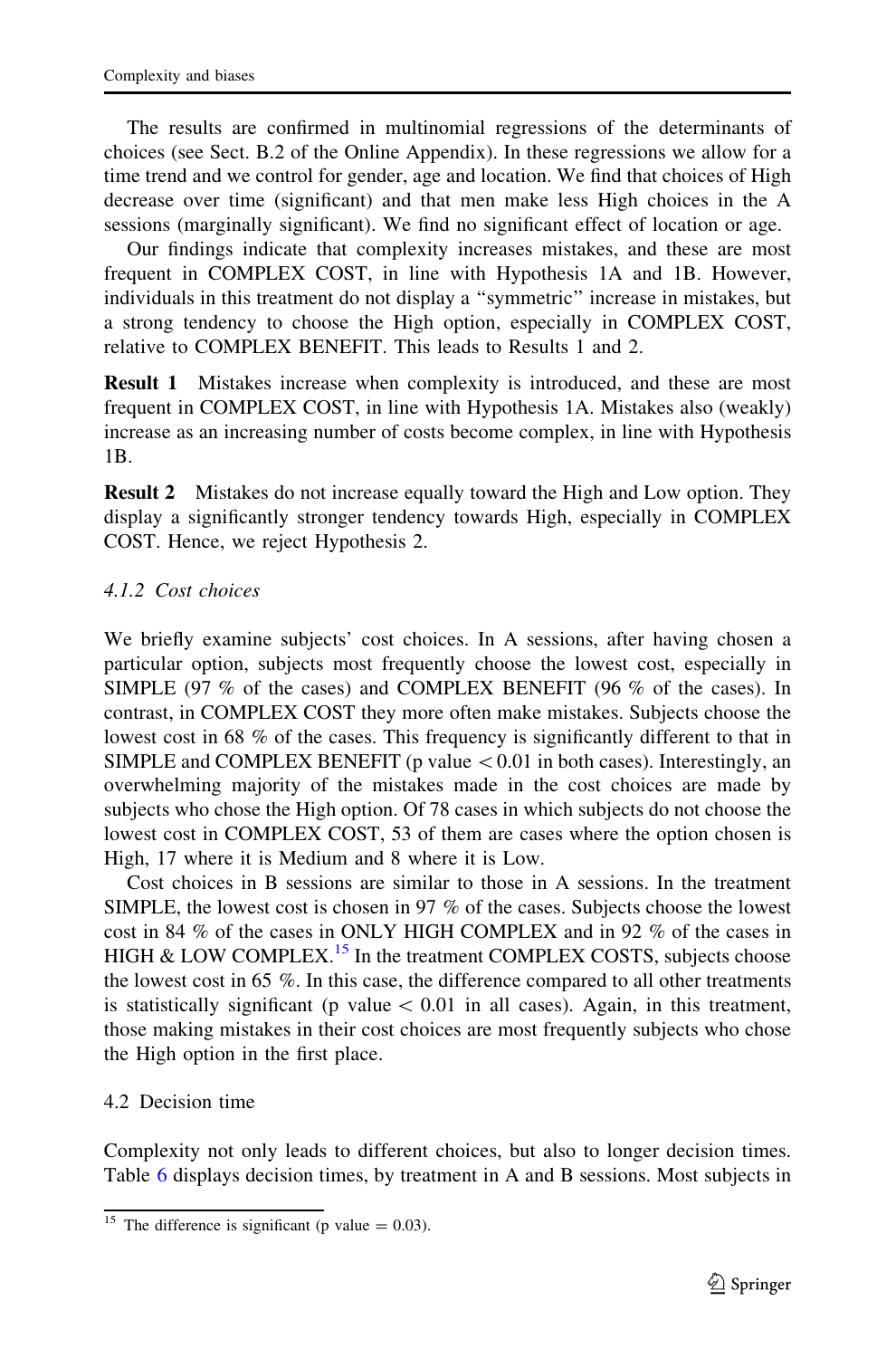<span id="page-13-0"></span>

| Table 6 Decision time, by treatment and session |                         |                        |                                          |                           |                        |                                 |                           |
|-------------------------------------------------|-------------------------|------------------------|------------------------------------------|---------------------------|------------------------|---------------------------------|---------------------------|
| Session                                         | A session               |                        |                                          | <b>B</b> session          |                        |                                 |                           |
| Treatment                                       | <b>SIMPLE</b><br>$(\%)$ | COMPLEX<br>$COST (\%)$ | BENEFIT <sup>(%)</sup><br><b>COMPLEX</b> | <b>SIMPLE</b><br>$(\%)$   | COMPLEX<br>$COST (\%)$ | COMPLEX (%)<br><b>ONLY HIGH</b> | COMPLEX (%)<br>HIGH & LOW |
| Distribution of decision time (in seconds)      |                         |                        |                                          |                           |                        |                                 |                           |
| Choice among options                            |                         |                        |                                          |                           |                        |                                 |                           |
| $\sqrt{2}$                                      | 4.4                     | 2.0                    | 2.0                                      | 0.8                       | 4.2                    | 2.5                             | 1.7                       |
| $20 - 40$                                       | 25.0                    | 4.5                    | 3.2                                      | 25.8                      | 5.9                    | 5.0                             | 1.7                       |
| $40 - 60$                                       | 31.0                    | 7.3                    | 8.7                                      |                           | 10.1                   | $6.7\,$                         | 11.7                      |
| $60 - 80$                                       | 18.3                    | 10.9                   | 15.1                                     | $37.5$<br>$24.2$<br>$7.5$ | 12.6                   | 5.9                             | 14.2                      |
| $80 - 100$                                      | 15.1                    | 20.6                   | 30.2                                     |                           | 17.6                   | 16.0                            | 28.3                      |
| $>100$                                          | 6.3                     | 54.7                   | 40.9                                     | 4.2                       | 49.6                   | 63.9                            | 42.5                      |
| Choice among costs                              |                         |                        |                                          |                           |                        |                                 |                           |
| $\sqrt{2}$                                      | 92.1                    | 25.5                   | 92.1                                     | 93.3                      | 26.9                   | 66.7                            | 78.2                      |
| $20 - 40$                                       | 6.0                     | 27.5                   | 6.0                                      | 5.8                       | 19.3                   | 14.2                            | 5.9                       |
| $40 - 60$                                       | 2.0                     | 47.0                   | 2.0                                      | 0.8                       | 53.8                   | 19.2                            | 16.0                      |
| % of No Choice                                  |                         |                        |                                          |                           |                        |                                 |                           |
| Among options                                   | 0.0                     | 2.0                    | 0.0                                      | 0.0                       | 0.8                    | $\overline{0}$ .                | 0.8                       |
| Among costs                                     | 0.0                     | 1.2                    | $_{0.0}$                                 | 0.0                       | 0.8                    | 0.0                             | $_{0.0}$                  |
|                                                 |                         |                        |                                          |                           |                        |                                 |                           |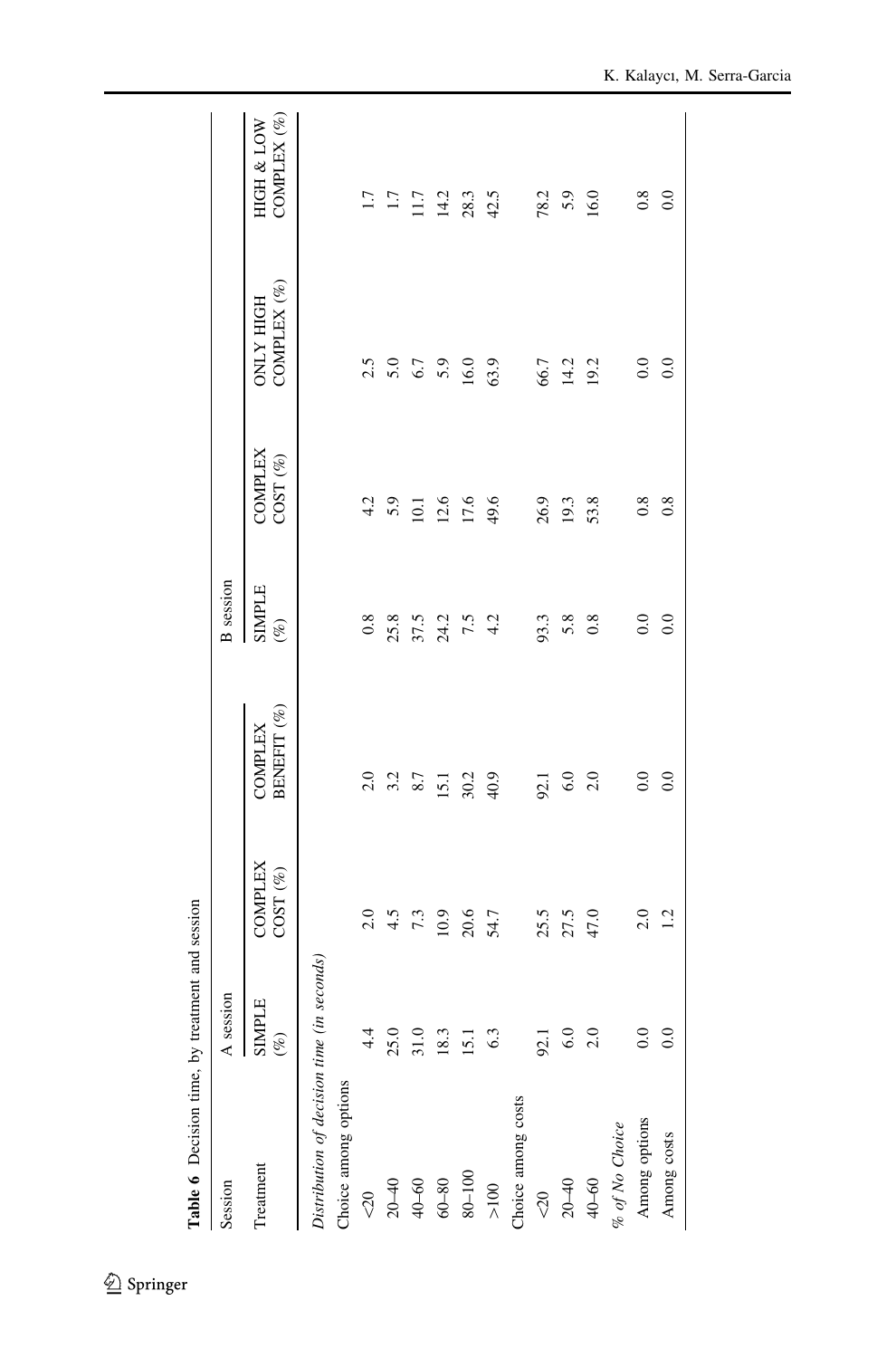SIMPLE make their choice in 20–60 s. In contrast, a majority of subjects need more than 100 s to make their choice in COMPLEX COST. Similarly, a majority of subjects need more than 80 s in COMPLEX BENEFIT. Average decision time in SIMPLE (57.3 s) are significantly different from those in COMPLEX COST (92.6 s, p value  $\lt$  0.01) and COMPLEX BENEFIT (90.0 s, p value  $\lt$  0.01), as predicted in Hypothesis 3A. There is also a weakly significant difference in decision times between COMPLEX COST and COMPLEX BENEFIT (p value  $= 0.09$ , onesided). $16$ 

Introducing even only a little complexity (in one option) increases decision times significantly. On average, in B sessions, decision time among options is 55.5 s in SIMPLE, and it jumps to over 87 s in all other treatments (89.6, 87.3 and 95.8 in ONLY HIGH COMPLEX, HIGH & LOW COMPLEX, COMPLEX COST). The percentage of choices in the last s, 100 to 120, is 42.5 and 49.6 % in ONLY HIGH COMPLEX and HIGH & LOW COMPLEX, only slightly below that in COMPLEX COST in B sessions  $(63.9\%)$ . On average, the difference in decision times between SIMPLE and ONLY HIGH COMPLEX is significant (p value  $\lt$  0.01). However, comparing ONLY HIGH COMPLEX and HIGH & LOW COMPLEX we find no significant difference (p value  $= 0.28$ , one-sided). Decision times increase significantly between HIGH & LOW COMPLEX and COMPLEX COST (p value  $= 0.01$ ).<sup>17</sup> It is interesting that, as in the case of mistakes, decision time does not change if one rather than two options display complex cost schemes.

Choosing among the different costs also takes longest in COMPLEX COST, where subjects frequently need 40–60 s (47.0% and 53.8 % of the time). This is in stark contrast to decision times in all other treatments. In A sessions, the differences in decision times are significant (COMPLEX COST compared to SIMPLE, p value  $\lt$  0.01, and compared to COMPLEX BENEFIT, p value  $\lt$  0.01). In B sessions, decision times increase significantly from SIMPLE to ONLY HIGH COMPLEX (p value  $\lt$  0.01), further increase from ONLY HIGH COMPLEX to HIGH & LOW COMPLEX (p value  $\lt$  0.01), and then increase again from HIGH & LOW COMPLEX to COMPLEX COST (p value  $\lt$  0.01).

Result 3 Decision times increase significantly with complexity from in SIMPLE to COMPLEX BENEFIT and weakly increase to COMPLEX COST in line with Hypothesis 3A. However, change in decision times is not monotone in the number of complex options in B Sessions. Thus, we reject Hypothesis 3B.

Overall, although choices took longer when complexity was introduced, subjects rarely ran out of time, as reported in the bottom part of Table [6](#page-13-0). In A sessions, this only happened in COMPLEX COST: in 2.0 % of the cases when choosing among options and in 1.2 % of the cases when choosing among costs. In B sessions, only in

<sup>&</sup>lt;sup>16</sup> A regression analysis of decision times, taking into account censoring, is provided in the Online Appendix. Results are qualitatively the same as those reported in the main text using simple tests.

<sup>&</sup>lt;sup>17</sup> We note that there is a small non-significant difference in decision times across locations in HIGH  $\&$ LOW COMPLEX. Subjects in Tilburg University spend on average 91.8 s choosing among options, while subjects at the University of Queensland spend on average 82.1 s. This leads to a significant increase in decision times when moving to COMPLEX COST in the latter location, but not in the former. Further details are provided in Online Appendix B.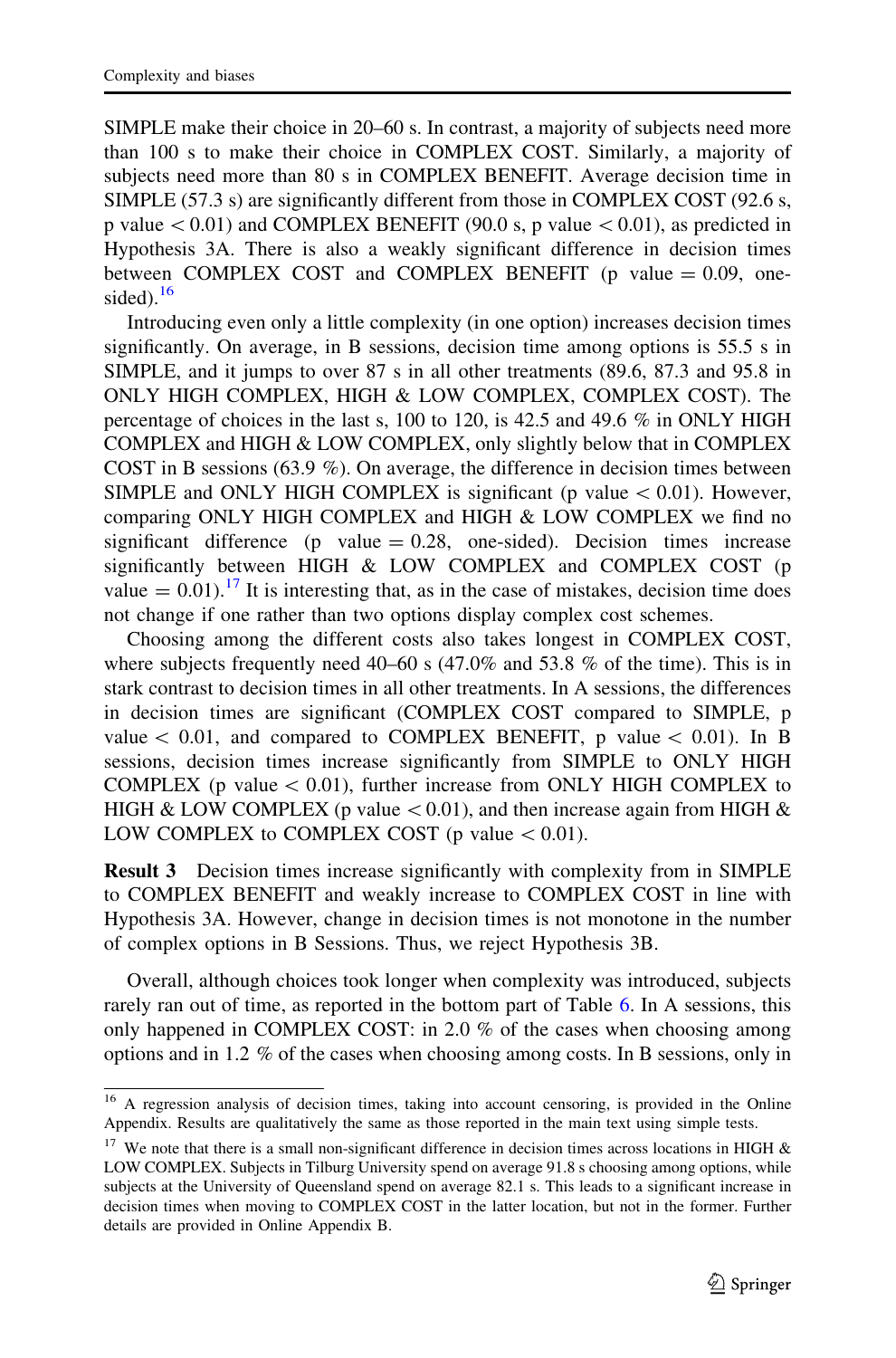<span id="page-15-0"></span>two occasions subjects ran out of time choosing among options, when at least two options had complex costs. Only once a subject ran out of time when choosing among costs, in COMPLEX COST.

# 4.3 Payoffs

The consequences of complexity are reflected in payoffs.<sup>18</sup> Since the Medium option offers the highest maximum payoff, it follows naturally that complexity leads to lower payoffs. In A sessions we find that subjects earn 28.7 points in COMPLEX COST, while they earn 32.2 points in SIMPLE and 31.8 points in COMPLEX BENEFIT. The difference in profits between COMPLEX COST and SIMPLE, as well as COMPLEX BENEFIT is significant (p value  $\lt$  0.01 in both cases). Overall, complexity in costs leads to significantly lower efficiency levels, as measured by the ratio of average payoffs to maximum payoffs. When costs are complex efficiency is 87 %, while it is 98 % when all options are simple or 96 % when benefits are complex.

In B sessions we obtain a very similar result. Profits in COMPLEX COST are 28.9 points, while they are 32.5 points in SIMPLE. The difference is significant (p value  $\langle 0.01 \rangle$ . Profits when only one or two options are complex lie in between. In ONLY HIGH COMPLEX subjects earn 31.4 points, while in HIGH & LOW COMPLEX they earn 31.6 points. The difference between these treatments is not significant (p value  $= 0.11$ ). Hence, complexity in costs, especially when all options are complex, leads to lower efficiency levels (87 %).

## 5 Salience versus narrow bracketing

The experimental evidence reveals that, when costs are complex, there is a strong increase in choices of the high-benefit option relative to the low-benefit option. We also find the bias towards the high-benefit option to persist when only the high benefit option or both the high and the low-benefit options have complex costs. However, we do not find a significant bias towards neither the high nor the low benefit option when benefits are complex. We discuss two potential explanations for these results, salience and narrow bracketing, and provide additional experimental evidence suggesting that salience is the main force behind the results.

A potential explanation for our findings is that complexity affects the 'salience' of certain attributes of an option. We consider an attribute to be salient if it is presented in a relatively simple manner. For example, both Bordalo et al. [\(2013](#page-18-0)) and Köszegi and Szeidl  $(2013)$  $(2013)$  suggest that the simple dimension of a product receives more attention. In COMPLEX COST this would imply that benefit is salient and hence subjects would choose High. This is in line with the increase in High choices we observe. Similarly, as the complexity of the benefits increase from SIMPLE to HIGH COMPLEX to HIGH & LOW COMPLEX to COMPLEX COST

 $\frac{18}{18}$  In the analysis of payoffs we include all periods, including the few instances in which subjects did not make a choice within the time limit. Results remain qualitatively the same if these periods are excluded.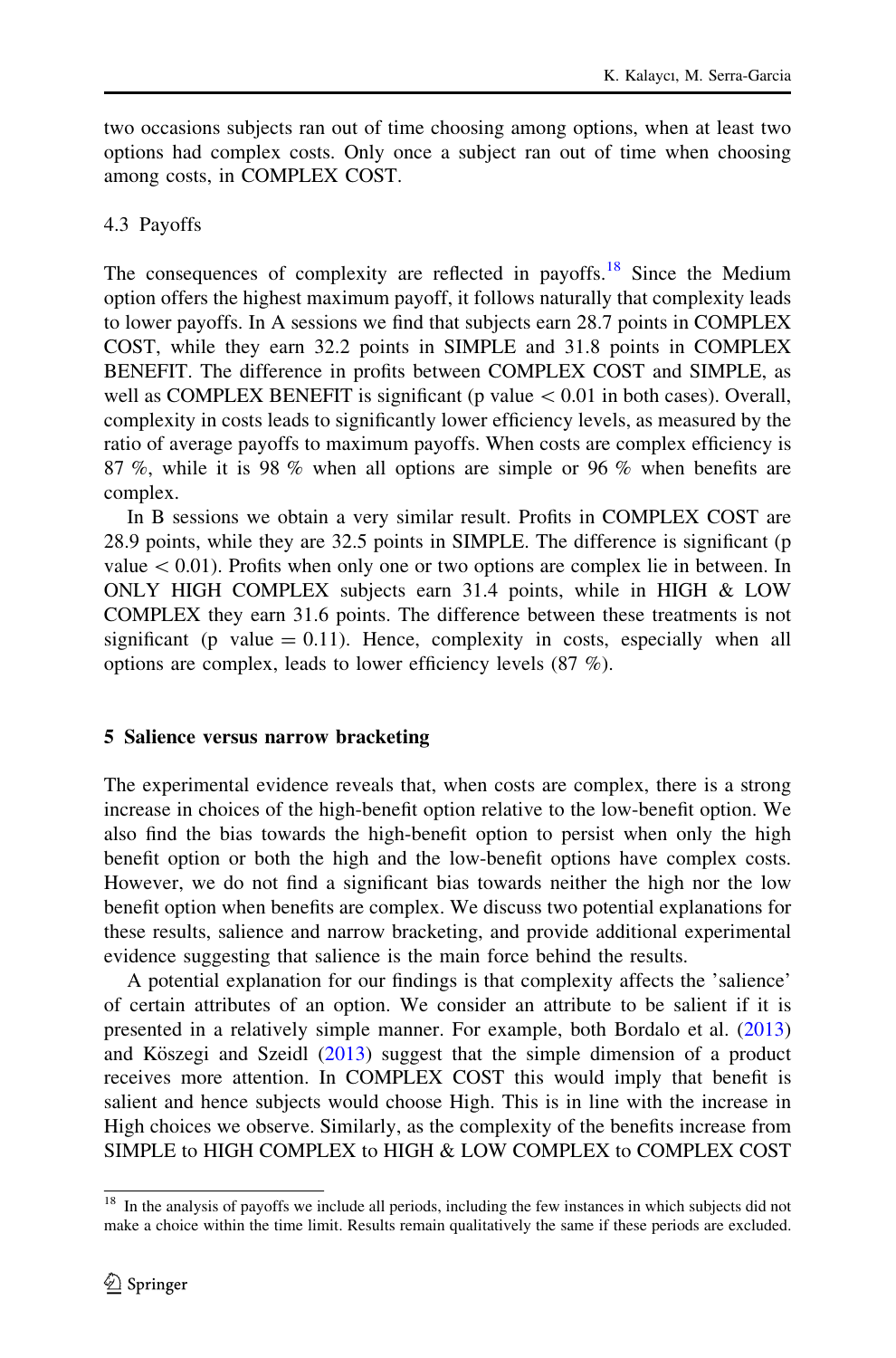the saliency and hence the choice frequency of the High option (weakly) increases. How saliency applies to COMPLEX BENEFIT is less clear. One interpretation is that, in COMPLEX BENEFIT costs are simpler, and hence more salient. Thus, subjects should pay more attention to the cost dimension. This would imply that subjects choose the Low option more frequently in this treatment. However, in our experiment, each option has a lowest cost, which is easy to find. Once subjects have seen these costs, they need to consider the benefits of each option. Since all options have complex benefits, none of these is salient. This would suggest that subjects would choose randomly across the three options, in line with the data.

An alternative explanation for our findings is narrow bracketing. Narrow bracketing implies making choices in isolation, while broad bracketing refers to integrating the consequences of multiple choices (Read et al. [1999\)](#page-19-0). In the setup of our experiment, narrow bracketing could be interpreted as disregarding the future choice among costs. This would lead to choosing High, which offers the highest benefit. In contrast, broad bracketing would imply taking the future choice among costs into account at the moment of choosing an option. This would result in choosing the Medium option, which offers the highest net payoff. While narrow bracketing is easier than broad bracketing in most situations, relative ease of these two ways of bracketing may depend on the complexity of the decision problem. Narrow bracketing can be argued to be cognitively easy in COMPLEX COST only focus on simple benefit—, while broad bracketing is demanding—focus on simple benefit and complex cost. This could explain the strong tendency to choose the High option, relative to the Low option, in this treatment. In contrast, in COMPLEX BENEFIT, narrow bracketing is not cognitively easier than broad bracketing, since costs are simple. This could at the same time explain why individuals do not display the strong tendency to choosing High in this treatment.

A central difference between the two explanations is that narrow bracketing assumes that individuals make choices sequentially, especially when costs are complex. The timing of choices under salience is not relevant. To test these alternative explanations, we designed a new treatment in which subjects chose the product and its cost simultaneously, i.e. they made both choices on the same screen. Under simultaneous choices, it is more difficult to bracket narrowly. Hence, if narrow bracketing is the explanation for our results, subjects should choose High less often when choices are simultaneous, compared to when they are sequential, especially in COMPLEX COST. By contrast, if salience is the explanation for our results, choices should not be affected by the simultaneity of choices.<sup>19</sup> Figure [3](#page-17-0) shows the average choice frequency with which each option is chosen, when the choice among options and among costs is made simultaneously.

Our results reveal that choices are not affected by the simultaneity of choices. Under SIMPLE and COMPLEX COST, we observe no difference in choices, relative to sequential choices, as shown in Fig. [1](#page-10-0) (Mann–Whitney test, p value  $> 0.1$  in all cases). Hence, our results suggest that salience is the main explanation for our results.

 $\frac{19}{19}$  We ran two sessions of the simultaneous treatment at the University of Queensland with a total of 51 subjects. These sessions were ran using the same procedure as outlined above.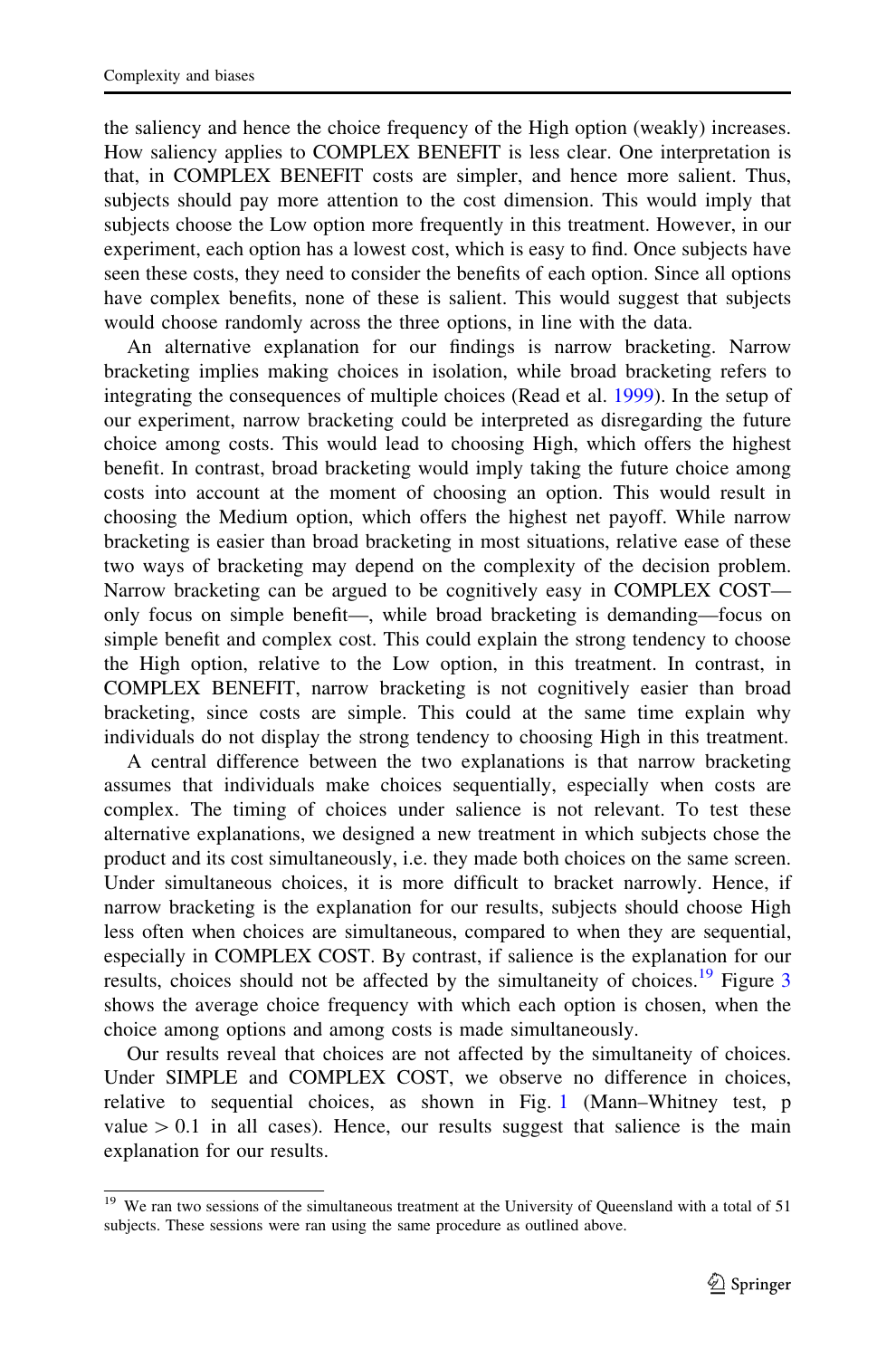<span id="page-17-0"></span>

Fig. 3 Choices by treatment, when product and cost choices are made simultaneously

Under COMPLEX BENEFIT, subjects choose High less often (Mann–Whitney test, p value  $\< 0.01$ , while they choose Medium more often (Mann–Whitney test, p value  $= 0.02$ ) than in sequential choices. This result is explained by the fact that subjects now had a total of 180 s to make their choices. Since costs are simple and can be chosen in less than 20 s by a majority of the subjects, this gave them more time to choose among options and hence make better choices.

### 6 Conclusion

The complexity of products has been highlighted in recent years as a source of mistakes for consumers. In this paper we examine how different types of complexity affect individual choices, in two-step choices where individuals first choose among products and then among their costs. By controlling the exact benefits and costs of a set of available options, we examine whether complexity leads to more mistakes and, more importantly, explore whether different kinds of complexity lead to different kinds of mistakes. This is a crucially important step in order to guide policy makers in regulating the disclosure of information, for example. While complexity could simply lead to more mistakes, it could also lead to specific biases that are particularly harmful for consumers.

Our results reveal that the kind of complexity is crucial. When costs are complex, choices display a strong bias toward the high benefit option. In contrast, when benefits are complex, choices display a weaker bias towards this option, and mistakes are more evenly distributed. Further, when we explore the effects of heterogeneity in the number of complex options, we find that complexity in costs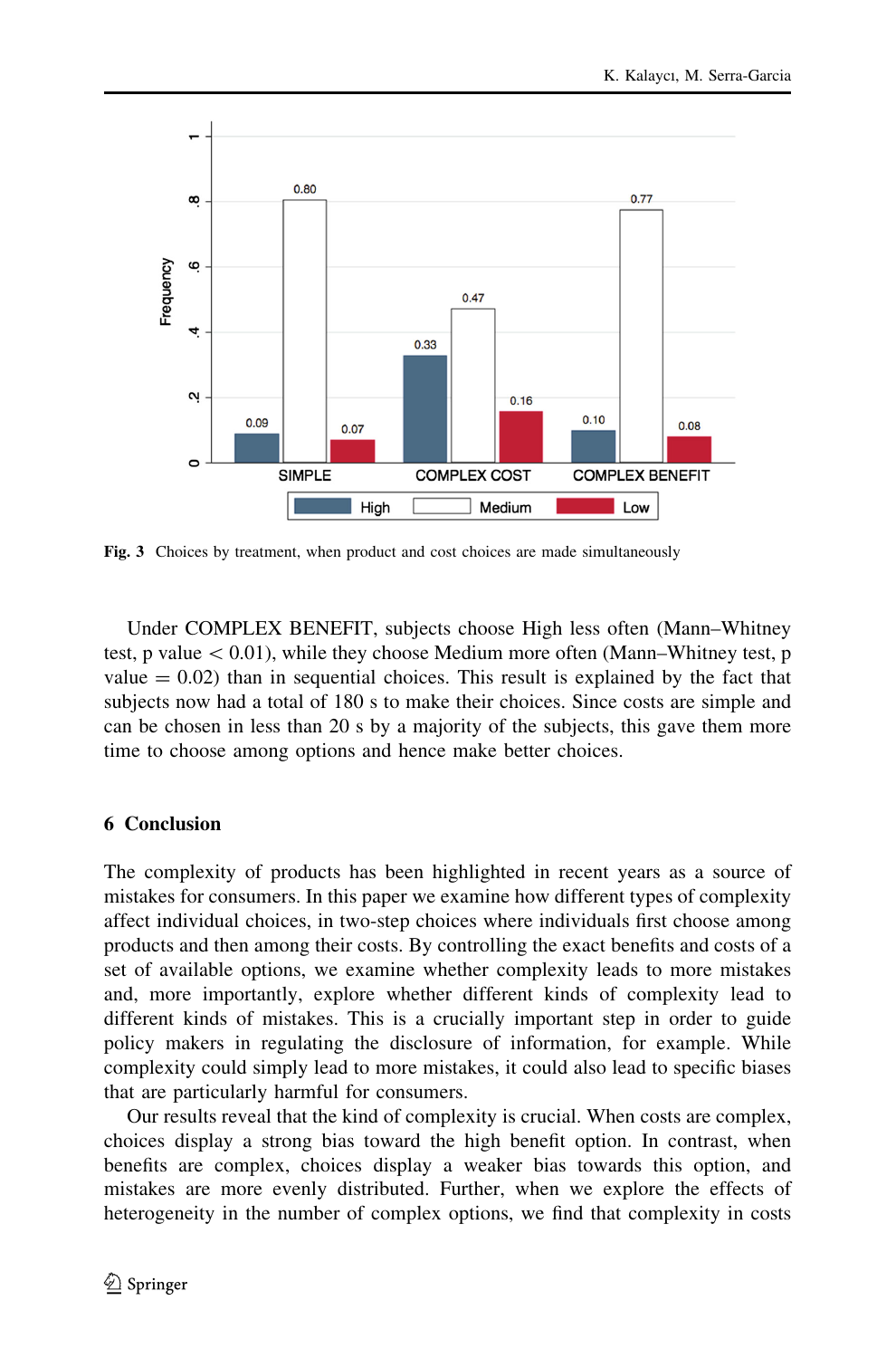<span id="page-18-0"></span>can have similar effects when all options are complex and when only a subset features complex costs.

A central question is, how can the effects of complexity be explained? Our results suggest that individual choices are driven by the salience of the options. Different types of complexity affect which options are salient in different ways. When costs are complex, benefits become more salient and the option with high benefits more attractive. In contrast when benefits are complex, none of the benefits is salient, reducing the bias towards the option with high benefits.

Overall, the results suggest that regulation aimed at consumer protection in complex markets, such as markets for credit and insurance, should take into account what kind of complexity is used by producers, since this is likely to be a key factor in determining what kind of mistakes consumers make.

Acknowledgments We would like to thank David Cooper, Enrique Fatas, Paul Frijters, Changxia Ke, Alex Imas, Nikos Nikiforakis, Wieland Müller, Matteo Ploner, Jan Potters and Philipp Wichardt for their comments, as well as the audiences at the University of Munich, 6th Annual Australia New Zealand Workshop on Experimental Economics at Monash University, 2011 European Workshop on Behavioral and Experimental Economics at the University of Munich, 2011 North-American ESA Meeting, 2012 MBEES at Maastricht University and 2012 Experimental Finance Conference at the University of Luxembourg for their comments and suggestions.

#### References

- Abeler, J., & Jäger, S. (2013). Complex tax incentives—An experimental investigation. American Economic Journal (forthcoming).
- Ausubel, L. (1999). Adverse selection in the credit card market. Working Paper. University of Maryland.
- Bertrand, M., & Morse, A. (2011). Information disclosure, cognitive biases and payday borrowing. Journal of Finance, 66(6), 1865–1893.
- Beshears, J., Choi, J. J., Laibson, D., & Madrian, B. C. (2010). How does simplified disclosure affect individuals mutual fund choices? In D. A. Wise (Ed.), *Explorations in the Economics of Aging*. Chicago: University of Chicago Press.
- Blavastkyy, P., & Pogrebna, G. (2010). Stochastic choice and decision theories. Journal of Applied Econometrics, 25, 963–986.
- Bordalo, P., Gennaioli, N., & Shleifer, A. (2013). Salience and consumer choice. Journal of Political Economy, 121(5), 803–843.
- Brown, J., Hossain, T., & Morgan, J. (2010). Shrouded attributes and information suppression: Evidence from the field. Quarterly Journal of Economics, 125(2), 859–876.
- Campbell, J. Y. (2006). Household finance. Journal of Finance, 61(4), 1553–1604.
- Caplin, A., Dean, M., & Martin, D. (2011). Search and satisficing. American Economic Review, 101(7), 2899–2922.
- Carlin, B. (2009). Strategic pice complexity in financial retail markets. Journal of Financial Economics, 91, 278–287.
- Chetty, R., Looney, A., & Kroft, K. (2009). Salience and taxation: Theory and evidence. The American Economic Review, 99(4), 1145–1177.
- Choi, J. J., Laibson, D., & Madrian, B. C. (2010). Why does the law of one price fail? An experiment on index mutual funds. Review of Financial Studies, 32(4), 1405–1432.
- Fischbacher, U. (2007). z-Tree: Zurich toolbox for ready-made economic experiments. Experimental Economics, 10, 171–178.
- Finkelstein, A. (2009). E-ztax: Tax salience and tax rates. Quarterly Journal of Economics, 124(3), 969–1010.
- Gabaix, X., & Laibson, D. (2006). Shrouded attributes, consumer myopia, and information suppression in competitive markets. Quarterly Journal of Economics, 121, 505–539.
- Harrison, G., & List, J. (2004). Field experiments. Journal of Economic Literature, 42(4), 1013–1059.